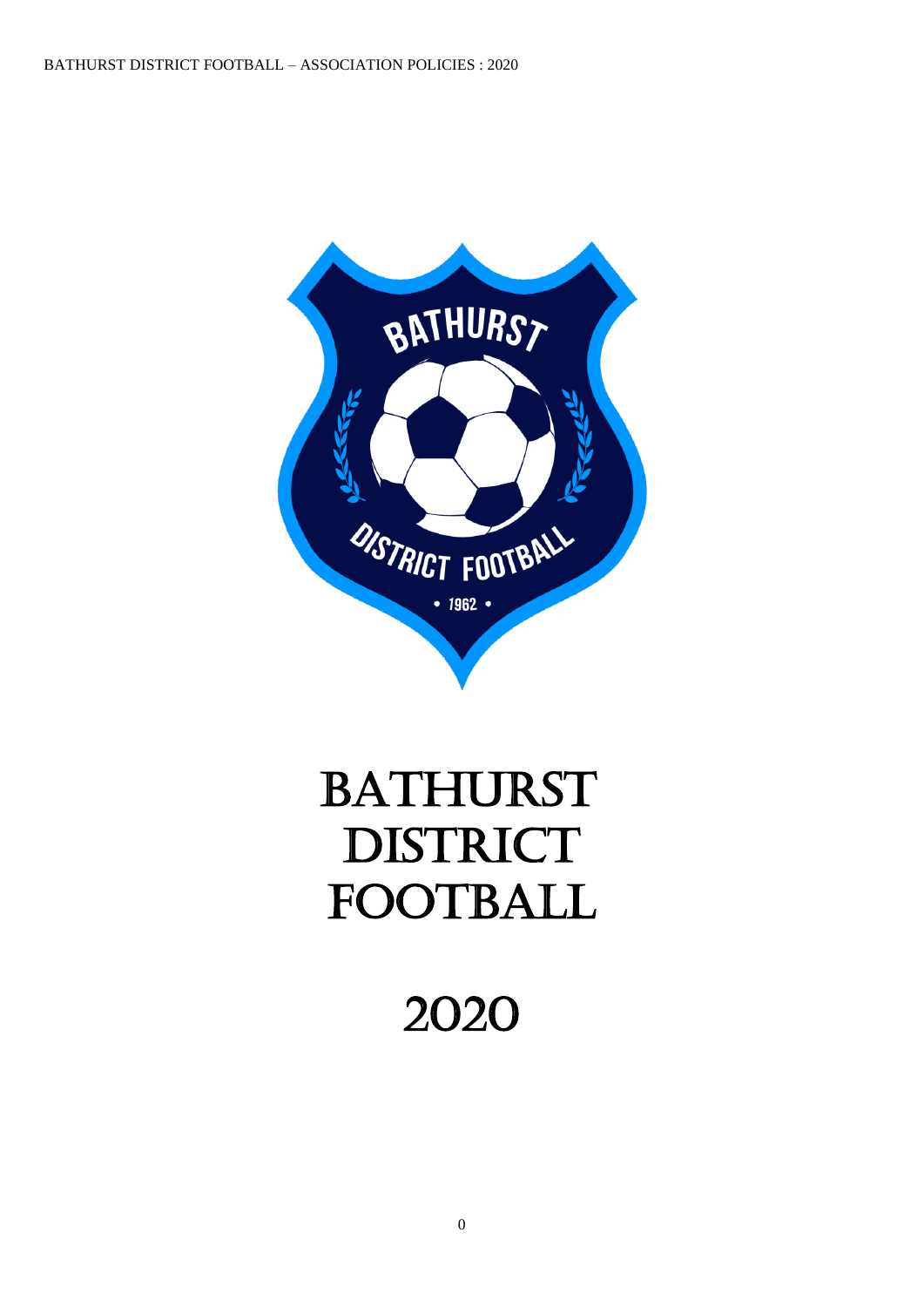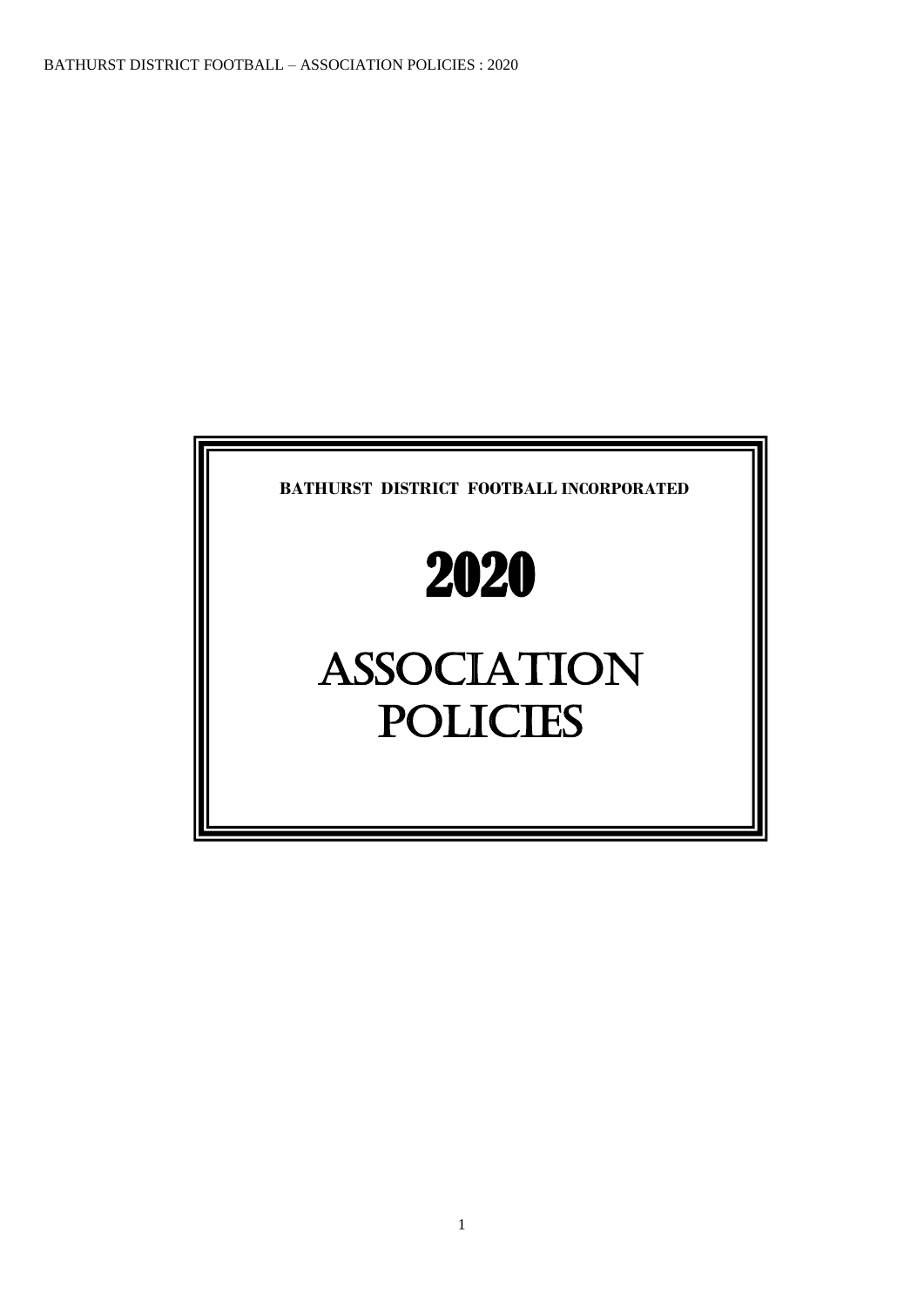### **CONTENTS**

### **POLICY # ITEM PAGE**

| <b>Policy 1</b>  | <b>Animals</b>                      | $\boldsymbol{3}$ |
|------------------|-------------------------------------|------------------|
| <b>Policy 2</b>  | <b>Alcohol</b>                      | 4                |
| Policy 3         | <b>Smoking</b>                      | 5                |
| <b>Policy 4</b>  | <b>Hot Weather</b>                  | 6                |
| Policy 5         | <b>Lightning</b>                    | 7                |
| Policy 6         | <b>Pregnancy</b>                    | 9                |
| <b>Policy 7</b>  | <b>Social Media</b>                 | 11               |
|                  | <b>Scope</b>                        | 11               |
|                  | <b>Guiding Principles</b>           | 12               |
|                  | <b>Usage</b>                        | 12               |
|                  | <b>Official Blogs</b>               | 13               |
|                  | <b>Consideration Towards Others</b> | 13               |
|                  | <b>Breach of Policy</b>             | 14               |
| <b>Policy 8</b>  | <b>B&amp;F / HGS</b>                | 15               |
|                  | <b>Best and Fairest</b>             | 15               |
|                  | <b>Highest Goal Scorer</b>          | <b>16</b>        |
|                  | <b>Club Championships</b>           | <b>16</b>        |
|                  | <b>Best &amp; Fairest Club</b>      | 17               |
| <b>Policy 9</b>  | <b>Prizemoney</b>                   | 18               |
| <b>Policy 10</b> | <b>Images of Children</b>           | 19               |
| Policy 11        | <b>Active Kids Rebate</b>           | 22               |
| <b>Policy 12</b> | <b>Use of LED Scoreboard</b>        | 23               |
|                  | <b>Clubs</b>                        | 23               |
|                  | <b>Sponsors</b>                     | 23               |
|                  | <b>Advertisers</b>                  | 24               |
|                  | <b>Others</b>                       | 24               |
|                  | <b>General Rules</b>                | 24               |
|                  | <b>Content Guidelines</b>           | 25               |
|                  | <b>Charges</b>                      | $25\,$           |
| Policy 13        | <b>Field Advertising</b>            | 26               |
| <b>Policy 14</b> | <b>Female Development</b>           | $27\,$           |
| <b>Policy 15</b> | <b>Canteen Program</b>              | 28               |
| Policy 16        | <b>Competition Grading</b>          | 29               |
| Policy 17        | <b>BDF Facebook Page</b>            | 26               |
| <b>Policy 18</b> | <b>FNSW Champion of Champions</b>   | 27               |
| <b>Policy 19</b> | <b>Training</b>                     | 28               |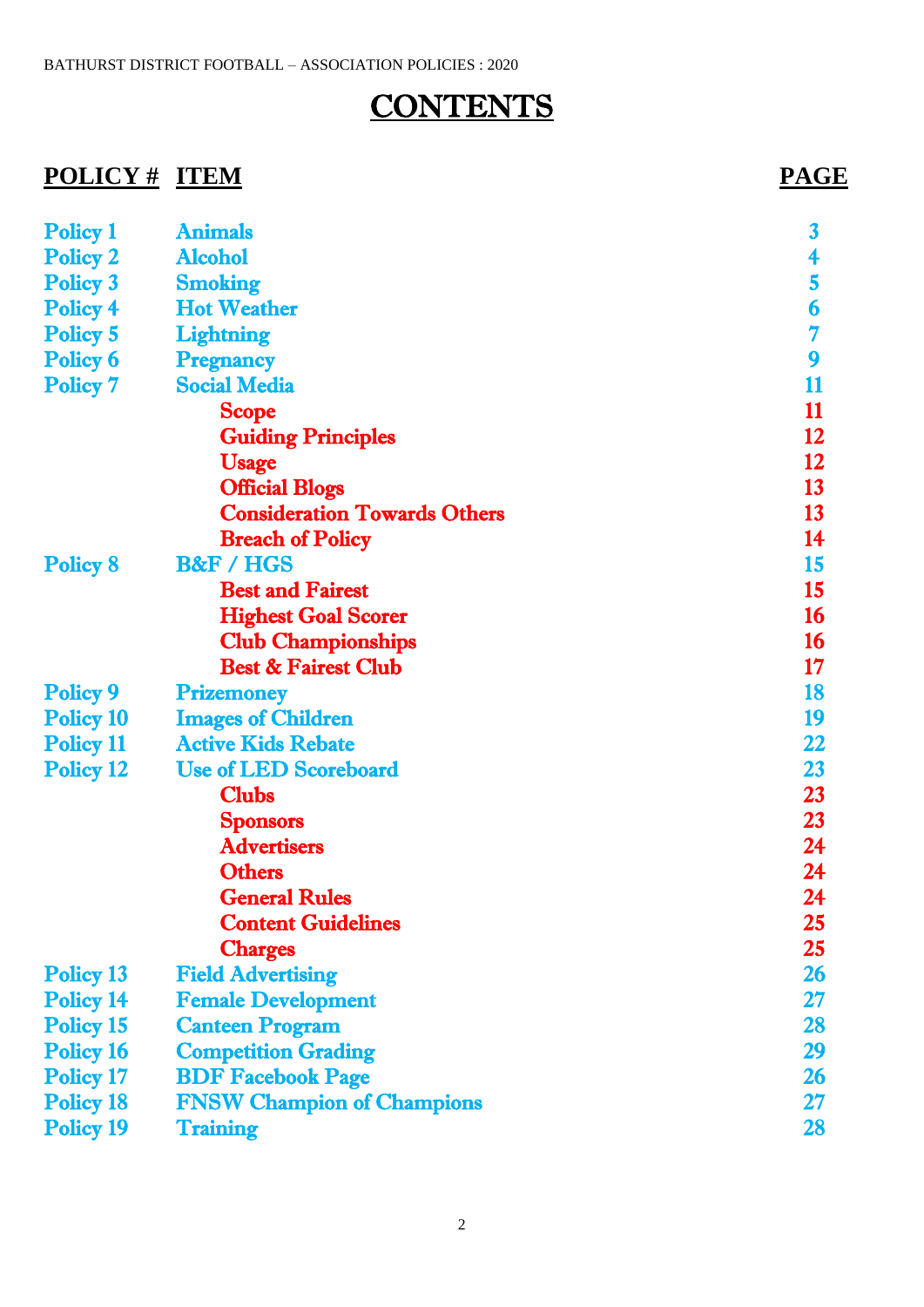### POLICY 1 ANIMALS AT PROCTOR PARK

BDF follows the guidelines of 3 areas:–

- 1. Directives from Bathurst Regional Council.
- 2. The Companion Animals Act
- 3. Special Relief for Assistance Animals.

Currently Bathurst Regional Council has banned all dogs, and other inappropriate Companion Animals from the grounds at Proctor Park. The Companion Animals Act 1988 87 14 (1) (c) specifically states that "Companion Animals" are not permitted on playing areas if restricted by the governing council

As such it is an offence to bring animals onto any area of the grounds at Proctor Park.

BDF will note an animal observed at the complex, identify the related club of the owner, and fine the offending club as per Clause 26 vi)

BDF will allow Assistance Animals at the complex (eg Guide Dogs and P.A.T. animals) but they must be on a lead and can not be on the grassed areas of the complex.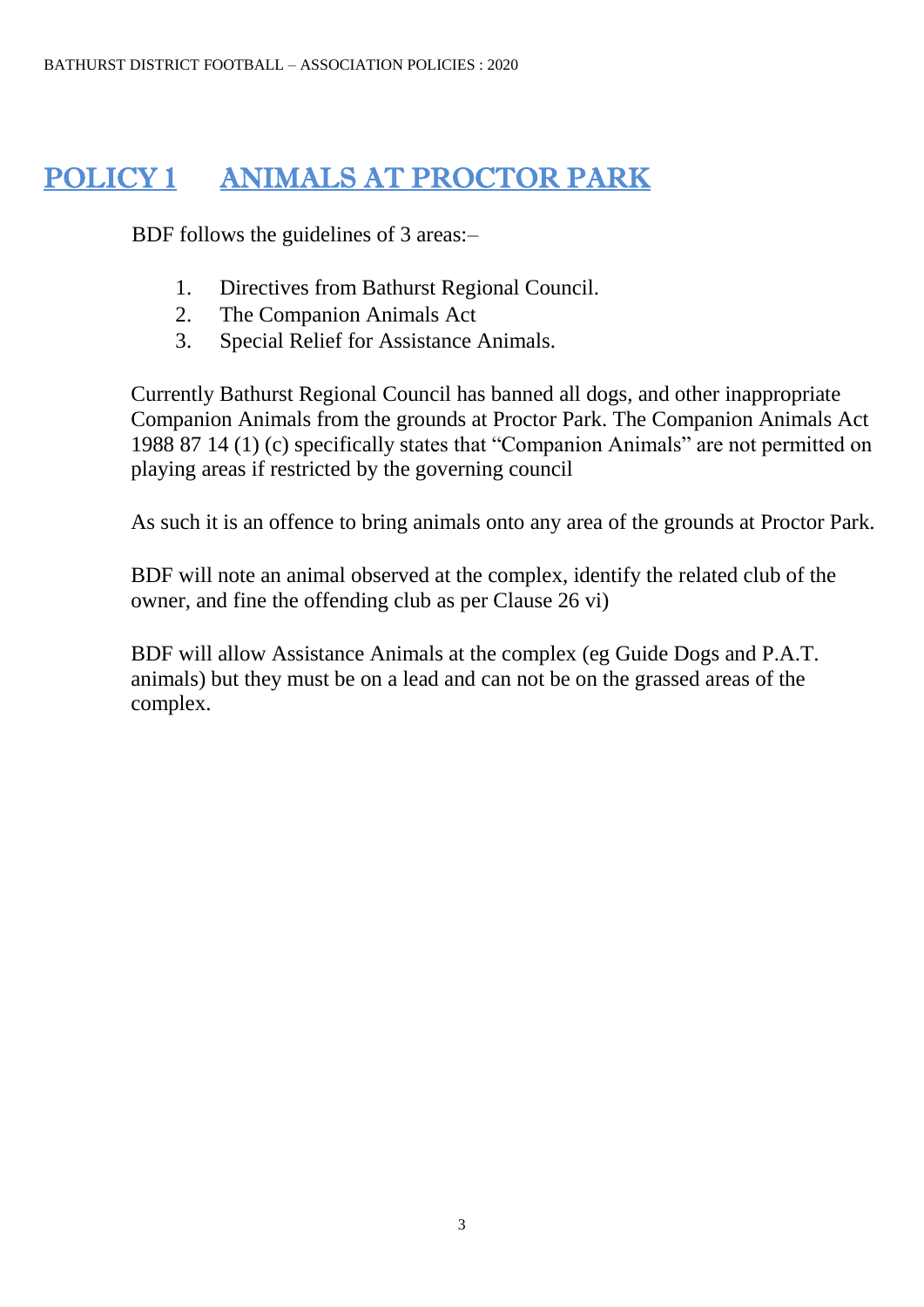### POLICY 2 ALCOHOL

Bathurst District Football is a fully licensed premise for the purpose of the sale and consumption of alcohol. As such it is governed by the same rules and regulations that apply to all hotels, pubs and clubs.

Entry into the Proctor Park Football Complex is entry into a licensed premise. As such the following rules apply:

- 1. Alcohol may not be brought into the complex **AT ALL**.
- 2. Alcohol may only be purchased in accordance with State Laws, eg over 18.
- 3. Alcohol purchased from BDF must be consumed in the area identified in its license as the Bar area.
- 4. BDF applies the Responsible Service of Alcohol to all patrons.
- 5. NO alcohol can be taken anywhere near any playing field (grassed area)

Any person breaching these directives will be ejected from the complex. They may also face fines of up \$2000 from the police, and the identified associated club will receive fines from BDF in accordance with Clause 26 ii)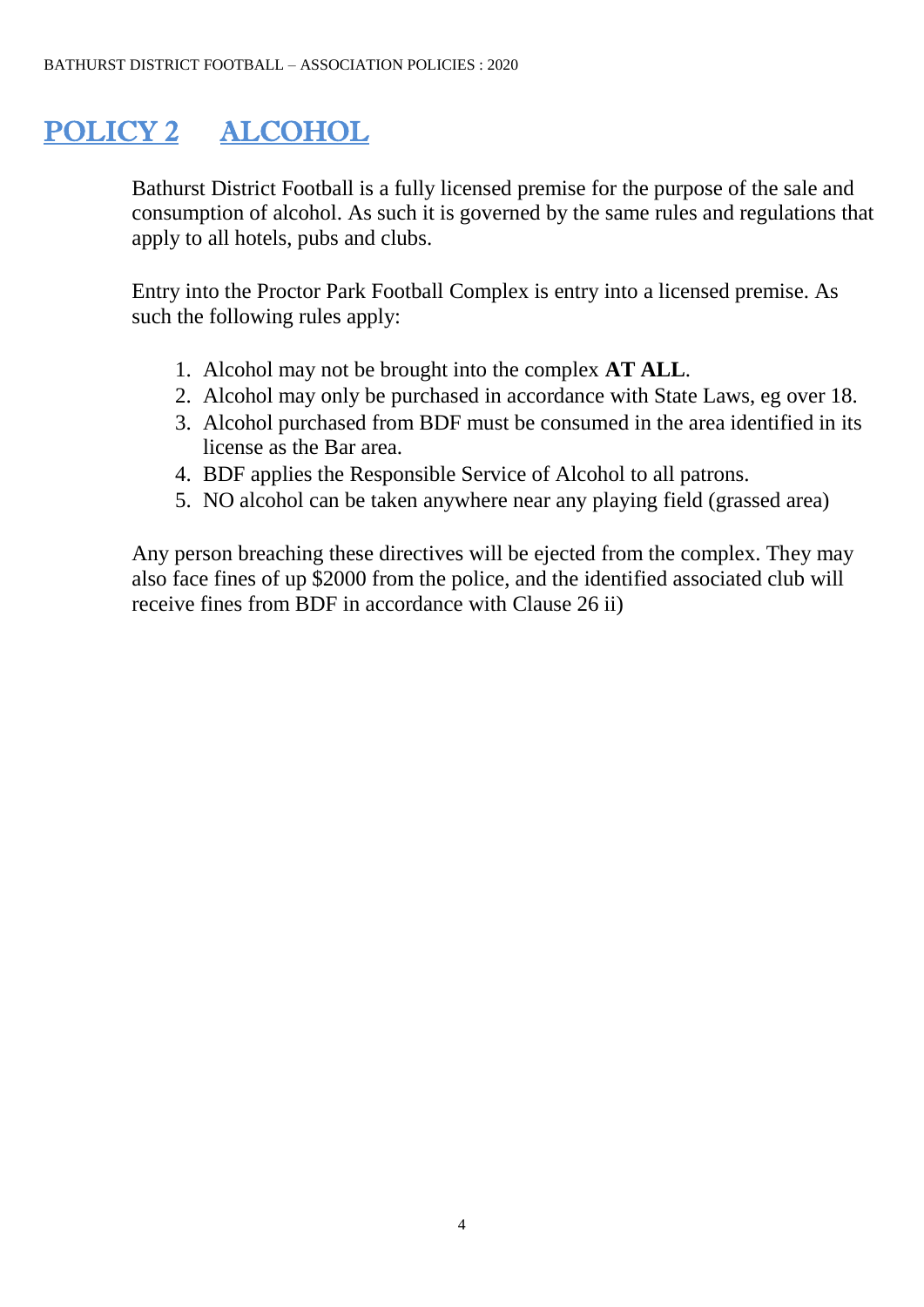### POLICY 3 SMOKING

Smoking at Sporting Grounds has been banned by the State Government since January 7<sup>th</sup> 2013. Bathurst Regional Council and Football NSW also ban smoking at Sporting grounds.

Bathurst District Football has also banned ALL smoking from all grounds at Proctor Park and Police Paddock. This ban also extends to the Home Grounds of any affiliated club.

Smoking is strictly prohibited on any grassed area at Proctor Park or Police Paddock, and includes all associated Car Parks. BDF has allocated 1 area (2 metres x 4 metres) at Proctor Park at the back of the Clubhouse as a smoking area. As this area constitutes a passage way between the Car Park and Clubhouse/fields, patrons using this area to smoke must refrain from doing so when pedestrian traffic is in that area.

Any person breaching these directives may be ejected from the complex, and can be fined up to \$500 by Enforcement Officers of the State. The identified associated club will also receive fines from BDF in accordance with Clause 26 vii)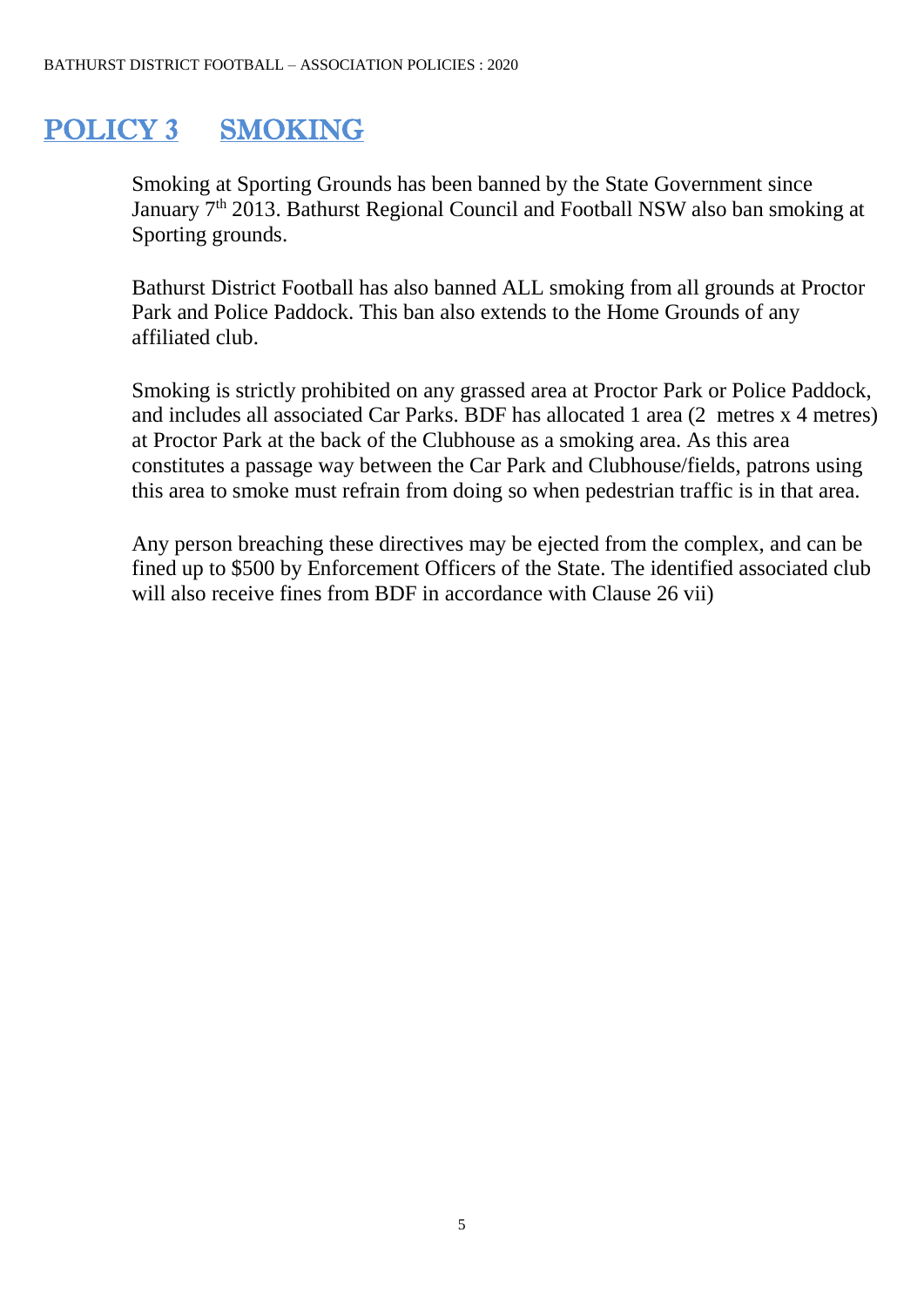## POLICY 4 HOT WEATHER

Bathurst District Football applies the policy for Hot Weather as issued by FNSW in its advice last dated February 19 2016.

Key to this policy are the following guidelines:

- Refer to the SMA Hot Weather Guidelines
- Schedule games and training for cooler parts of the day or evening

• Whenever available, use a weather gauge, Wet Bulb Globe Thermometer (WBGT) or Heat Stress Meter to monitor player conditions

• Ensure regular hydration (water/fluid intake) by players, officials and other participants

• Monitor the wellbeing of players, officials, volunteers and staff

• Increase breaks during games and training to allow rest in shade and fluid intake - referees should consider allowing at least a 2 minute drinks break in each half when ambient temperatures exceed 32°C.

Football NSW and BDF recommend the following temperature guides for match cancellations (including trial games, selection trials, clinics, training or games):

> **ADULTS -** Cancel or postpone events involving Adults at ambient temperatures of 37°C or above

**CHILDREN -** Cancel or postpone events involving Children at ambient temperatures of 32°C or above

These are the maximum cancellation temperatures. Cancellation of games, training or events at lower temperatures may be necessary depending on factors such as: humidity; local conditions including radiant heat from synthetic surfaces and lack of ventilation at indoor centres; player wellbeing; and player acclimatisation. For the purpose of this policy a child is a person aged up to and including 16 years of age. Note that young children are especially at risk in the heat and should not be forced to continue playing or training if they appear distressed or complain about feeling unwell.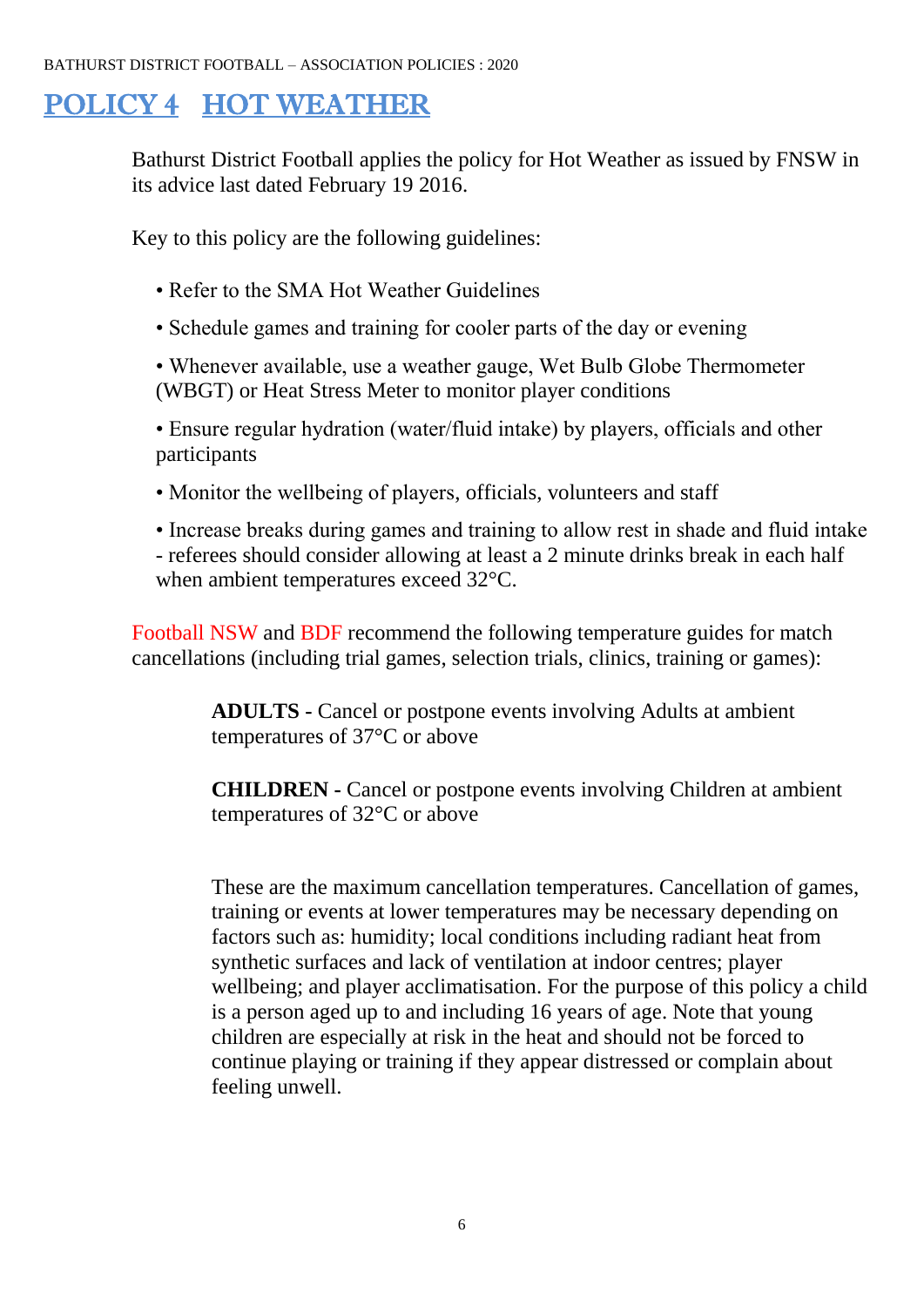### POLICY 5 LIGHTNING

Bathurst District Football applies the policy for Lightning as issued by FNSW in its advice last dated February 22 2016.

Experts consider that a safe distance from lightning is more than 10km. Therefore, when lighting is within 10km, appropriate shelter should be sought.

In the absence of specific information from a weather radar or specialised lightning warning device, the 30/30 Guideline (described in further detail below) should be used.

Note that lightning may be obscured by clouds. If thunder is heard, you should assume lightning is in the vicinity. Similarly, just because there are blue skies overhead, does not mean that the danger has passed. Careful judgment must always be used to determine whether a threat exists. If in doubt, stop outdoor activities and seek safety under an appropriate shelter

#### **30/30 LIGHTNING SAFETY GUIDELINE**

- 1. Stop play if the time between seeing a lightning flash and hearing thunder is less than 30 seconds. Immediately seek safety under appropriate shelter.
- 2. Do not resume play until at least 30 minutes has passed since the last thunder was heard.

#### **SAFETY MEASURES**

- 1. Seek shelter in a substantial building with at least normal headroom or within a totally enclosed, metal bodied vehicle such as car or truck with metallic roof. If in a car, close the windows and avoid contact with metallic parts and remove any hands-free mobile telephone attachments from the body. Conventional fabric shelters and tents offer no protection; small sheds offer uncertain protection.
- 2. Do not shelter under trees, particularly an isolated tree. If surrounded by trees, seek a position outside the foliage and crouch, keeping the feet together.
- 3. Do not shelter in small sheds, pagodas, walkways etc. with low unearthed metallic roofs supported on wooden or other electrically insulating materials.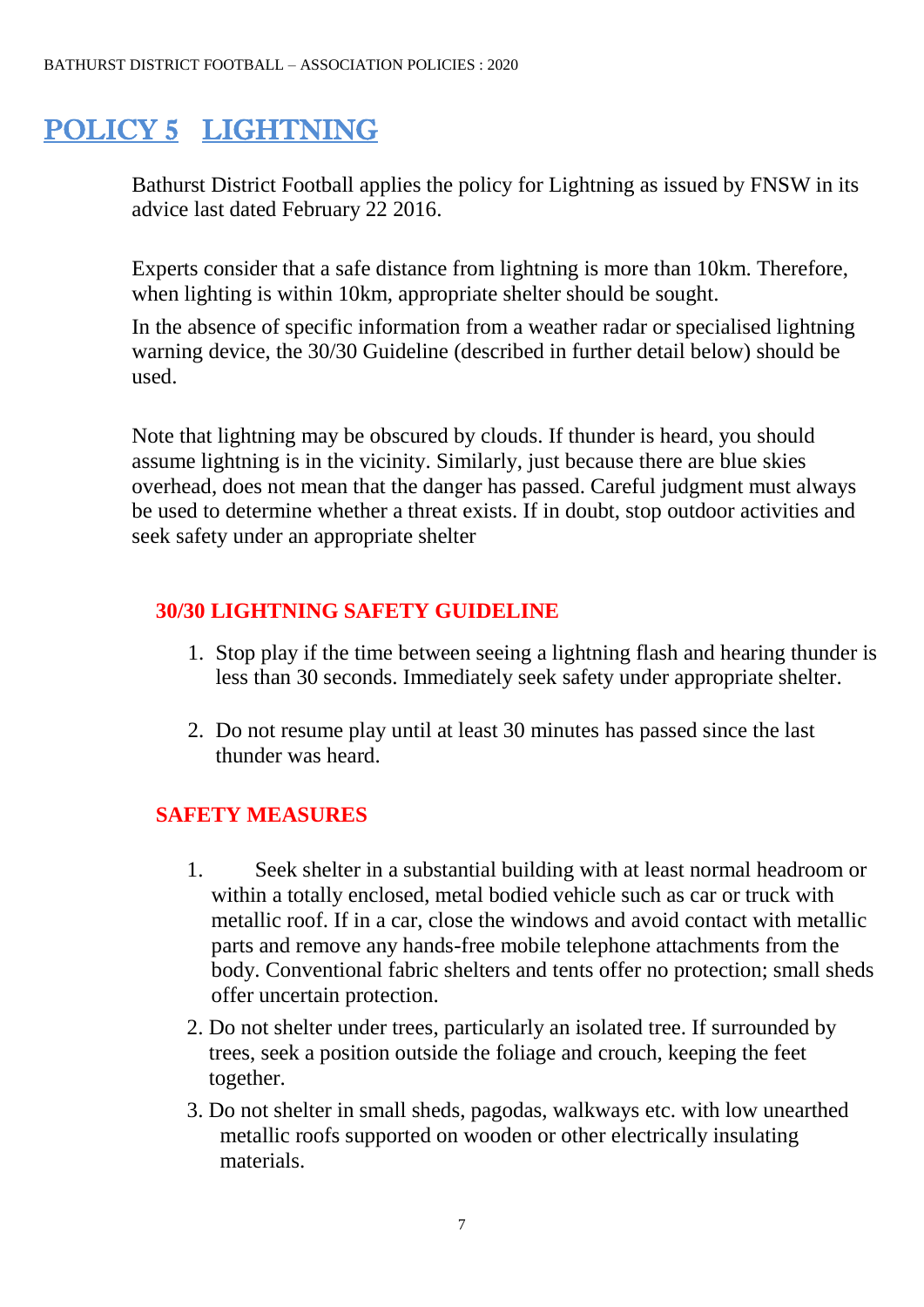- 4. Do not touch or stand close to any metallic structures, including wire fences, light towers, or goalposts.
- 5. Do not stand on or under bridges or other elevated structures.
- 6. Do not carry metallic objects such as umbrellas or golf clubs and remove metallic chains and other jewellery, particularly from the head and upper parts of the body.
- 7. If on an open field away from any shelters, keep as low and as small as possible, i.e. crouch keeping the feet together and do not touch any objects or people near you. A dry ditch, valley or any depression in the ground is safer than an elevated or flat terrain. Do not lie on the ground as dangerous voltage could develop across the body by earth currents generated by a nearby strike. Footwear or a layer of non-absorbing, insulating material, such as plastic sheets, can offer some protection against earth voltages.
- 8. Do not ride or sit on bicycles or motorcycles, or otherwise elevate the body above the surroundings.
- 9. Do not swim or wade in any body of water. Exit the water and move to a safe place.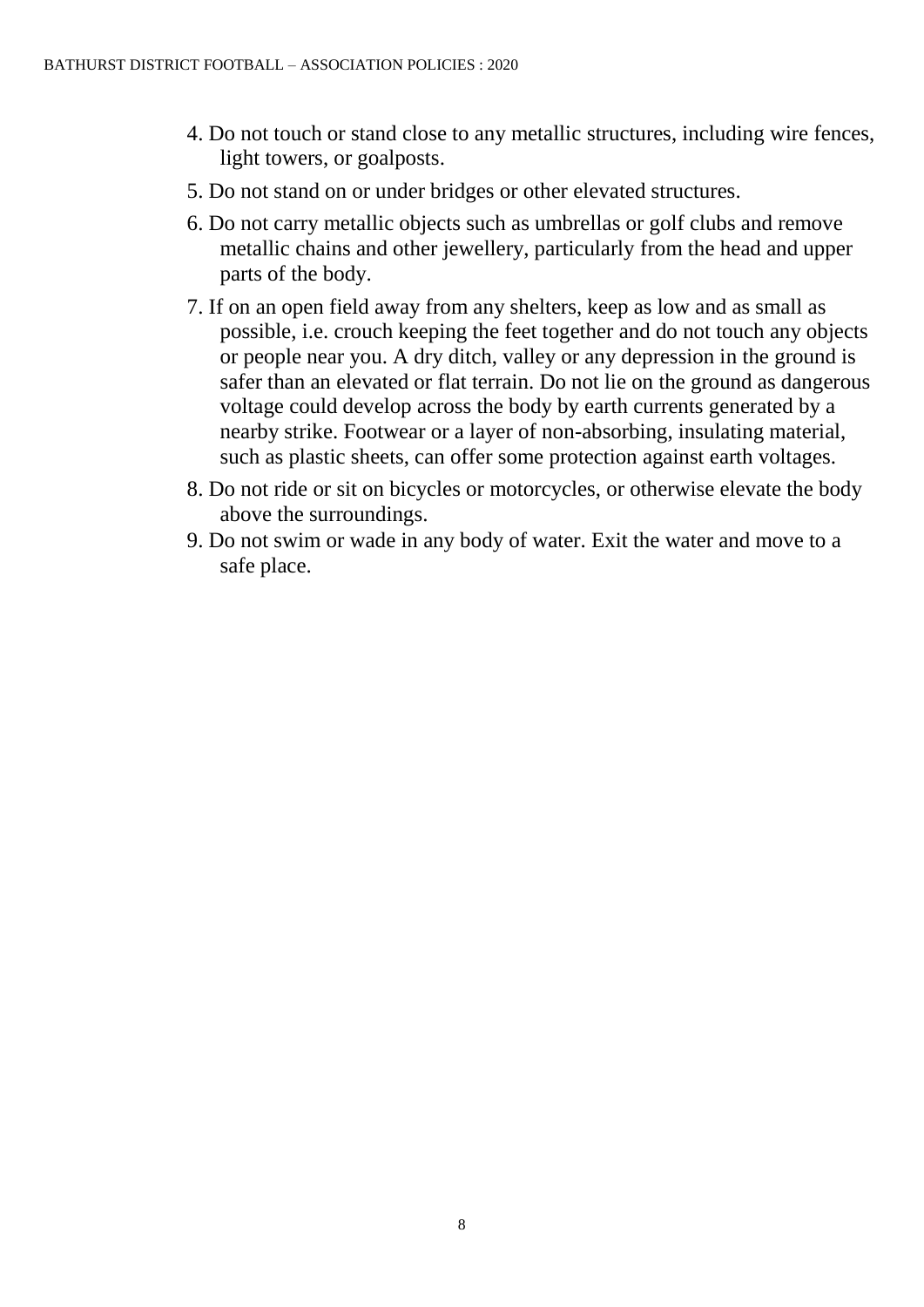### POLICY 6 PREGNANCY

Bathurst District Football applies the policy for Pregnancy as issued by FNSW in its last advice dated April 27 2004.

As a result of developments in sport involving women who are pregnant, Football NSW has recognized the need to develop a consistent policy concerning females wishing to continue playing football or football related activities whilst pregnant.

All sporting organisations owe a duty of care to pregnant players participating in their sport. A document formulated by the Australian Sports Commission (ASC) entitled 'Pregnancy in Sport – Guidelines for the Australian Sporting Industry', together with independent legal advice, has been adopted by Football NSW.

The ASC guidelines support the position that any pregnant player should be given the opportunity to decide for herself, in consultation with her medical advisers, whether or not to participate whilst pregnant. Football NSW supports the ASC guidelines in relation to football or football related activities.

The ASC guidelines state that "Sporting organisations may owe a duty of care to pregnant players to advise them that there are theoretical risks involved in participating while pregnant, and to advise them that they should obtain medical advice about whether to participate and for how long."

"Sports administrators' duty of care to pregnant players does **not** require them to place a blanket ban on the player's participation in a particular sport from a specific stage of pregnancy (emphasis added)."

The ASC advocate this position on the basis of current medical evidence and legal advice as to the risks and potential liability surrounding the issue.

In this regard, please find attached a pregnancy checklist, which has been developed to assist all clubs and associations in dealing with the issue prior to, and post notification of player pregnancy.

The checklist advises that:

Continued participation in football during pregnancy poses theoretical risks to them and to their unborn child. Under no circumstances should you advise, issue guidelines or discuss those theoretical health risks of continued participation in football, but rather direct the player to the general concept. Providing advice or issuing guidelines of this type is potentially dangerous, as you then become potentially liable for their correctness.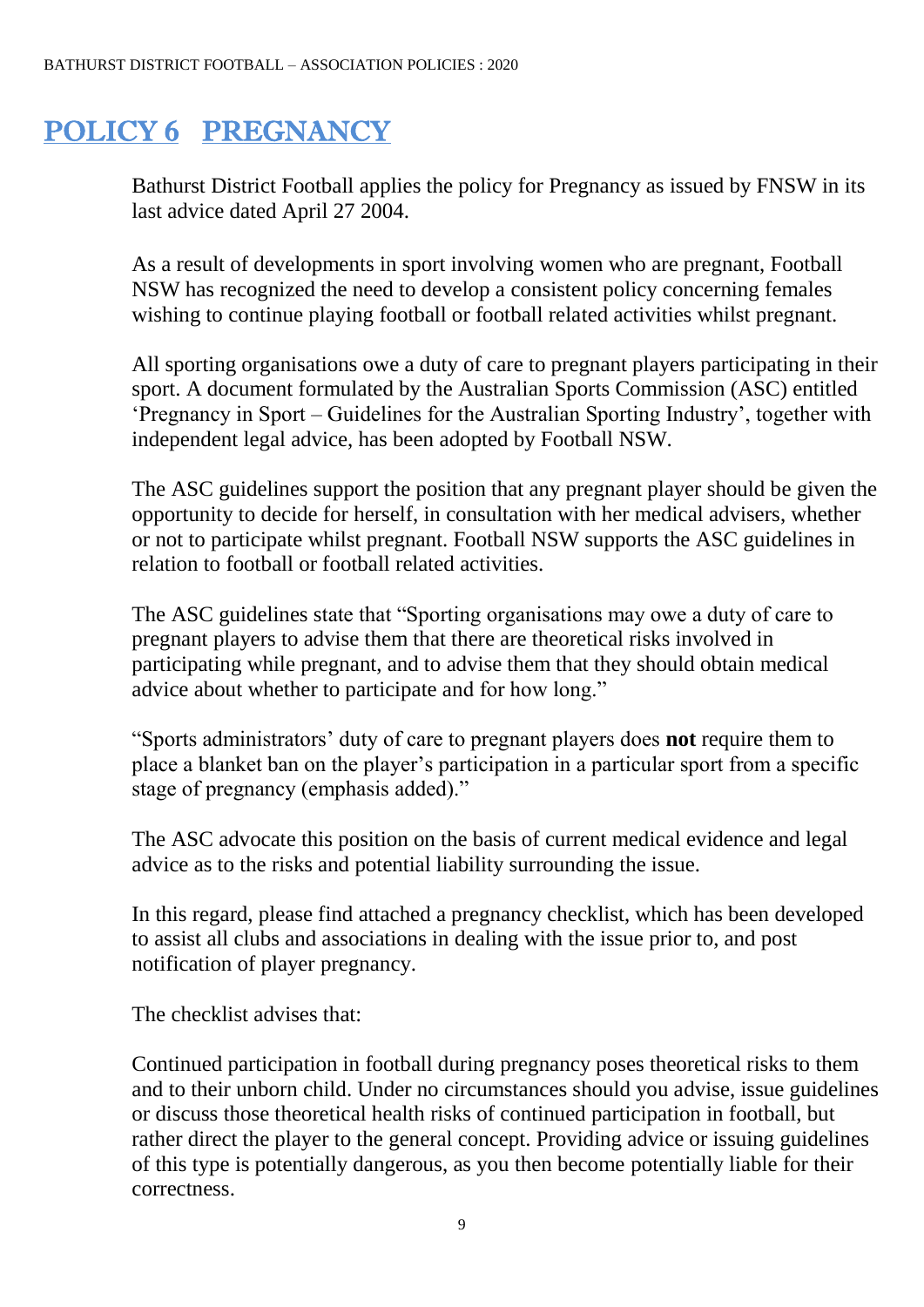Pregnant players should always seek advice from an appropriately qualified medical practitioner as to the risks involved in participating in football and related activities while pregnant and whether it is safe for them to continue participating in football while pregnant and, if so, for how long should they continue to participate. This advice should be given by the player's own doctor to avoid further liability.

Obtaining this advice will allow the player to make an informed decision on medical grounds whether or not she continues to participate in the sport and related activities and, if so, for how long.

Whilst you are able to enquire as to whether or not the player has sought appropriate medical advice, you cannot request details. The player is not obliged to provide a medical certificate however, if one is presented it is beneficial.

It is essential that the steps within the checklist are followed and that the document is appropriately distributed to all your members.

If you are aware that the player either has not obtained appropriate medical advice or is ignoring such medical advice, there is a duty of care to take positive steps to protect both the mother and the unborn child. These steps may include arranging for the player to see an appropriately qualified medical practitioner (not associated to the club or association) or to provide counselling to cease competing of her own accord, or out of regard to the unborn child.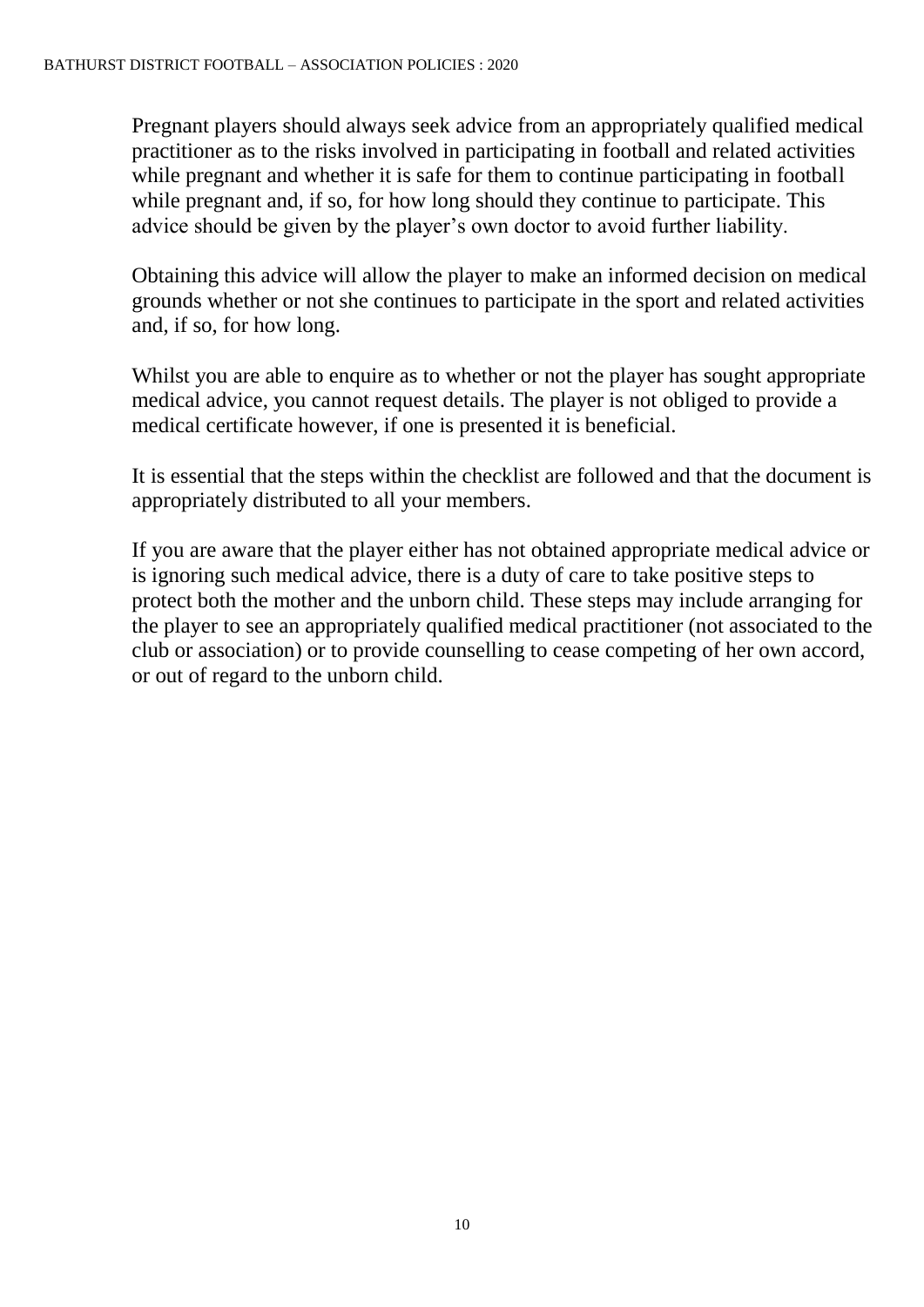### POLICY 7 SOCIAL MEDIA

Social media offers the opportunity for people to gather in online communities of shared interest and create, share or consume content. As a member based organisation, Bathurst District Football (**BDF**) recognises the benefits of social media as an important tool of engagement and enrichment for our members.

It is important that the reputation of BDF, its affiliated clubs and sponsors and the sport generally is not tarnished by anyone using social media tools inappropriately, particularly in relation to any content that might reference BDF.

When someone clearly identifies their association with BDF, and/or discusses their involvement in the organisation in this type of forum, they are expected to behave and express themselves appropriately and in the ways that are consistent with BDF's stated values and policies.

This policy aims to provide some guiding principles to follow when using social media. This policy does not apply to the personal use of social media platforms by BDF members or staff that makes no reference to BDF or related issues.

#### **SCOPE**

This policy applies to BDF Members, BDF Committee Members, Clubs, their committees, officials and players, and paid contractors of BDF.

This policy covers all forms of social media. Social media includes, but is not limited to, activities such as:

- Maintaining a profile page on social or business networking sites (such as LinkedIn, Facebook, Shutterfly, Twitter or MySpace);
- Content sharing including Flicker (photo sharing) and YouTube (Video Sharing);
- Commenting on blogs for personal or business reasons;
- Leaving product or service reviews on retailer sites or customer review sites;
- Taking part in online votes and polls;
- Taking part in conversations on public and private web forums (message boards); or
- Editing a Wikipedia page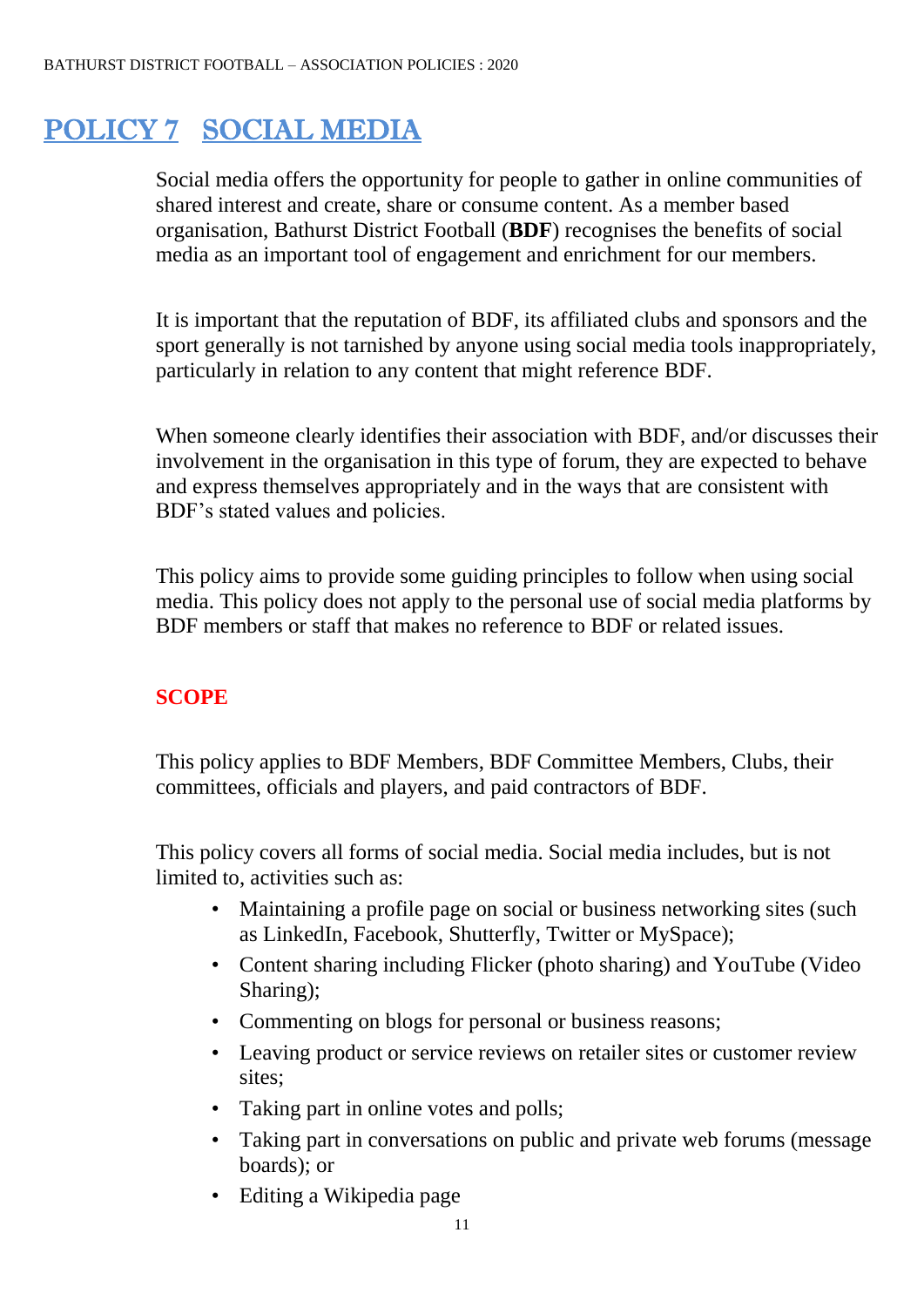The intent of this policy is to include anything posted online where information is shared that might affect members, colleagues, sponsors or BDF as an organisation and the reputation of the sport in general.

#### **GUIDING PRINCIPLES**

The web is not anonymous. BDF Members and Clubs should assume that everything they write can be traced back to them.

Due to the unique nature of BDF, the boundaries between a BDF Member and staff's profession, volunteer time and social life can often be blurred. It is therefore essential that people involved with BDF make a clear distinction between what they do, think or say in their capacity with BDF. BDF considers all members, players, spectators and officials of its clubs as its representatives.

When using the internet for professional or personal pursuits, all staff and Members must respect the brands of FNSW, BDF, all Association Members and Football Clubs, other staff and Members and anybody else involved in our sport and follow the guidelines in place to ensure that sport's intellectual property or its relationships with sponsors and stakeholders is not compromised (see "Branding and Intellectual Property" below) or the organisation is brought into disrepute.

#### **USAGE**

For all associated BDF parties using social media, such use:

- Must not contain, or link to, libellous, defamatory or harassing content this also applies to the use of illustrations or nicknames;
- Must not comment on, or publish information that is confidential in anyway;
- Must not bring the organisation or the sport into disrepute; or
- Must not otherwise be in breach of the FFA Code of Conduct.

For BDF Committee and Members using social media, such use must not interfere with work commitments.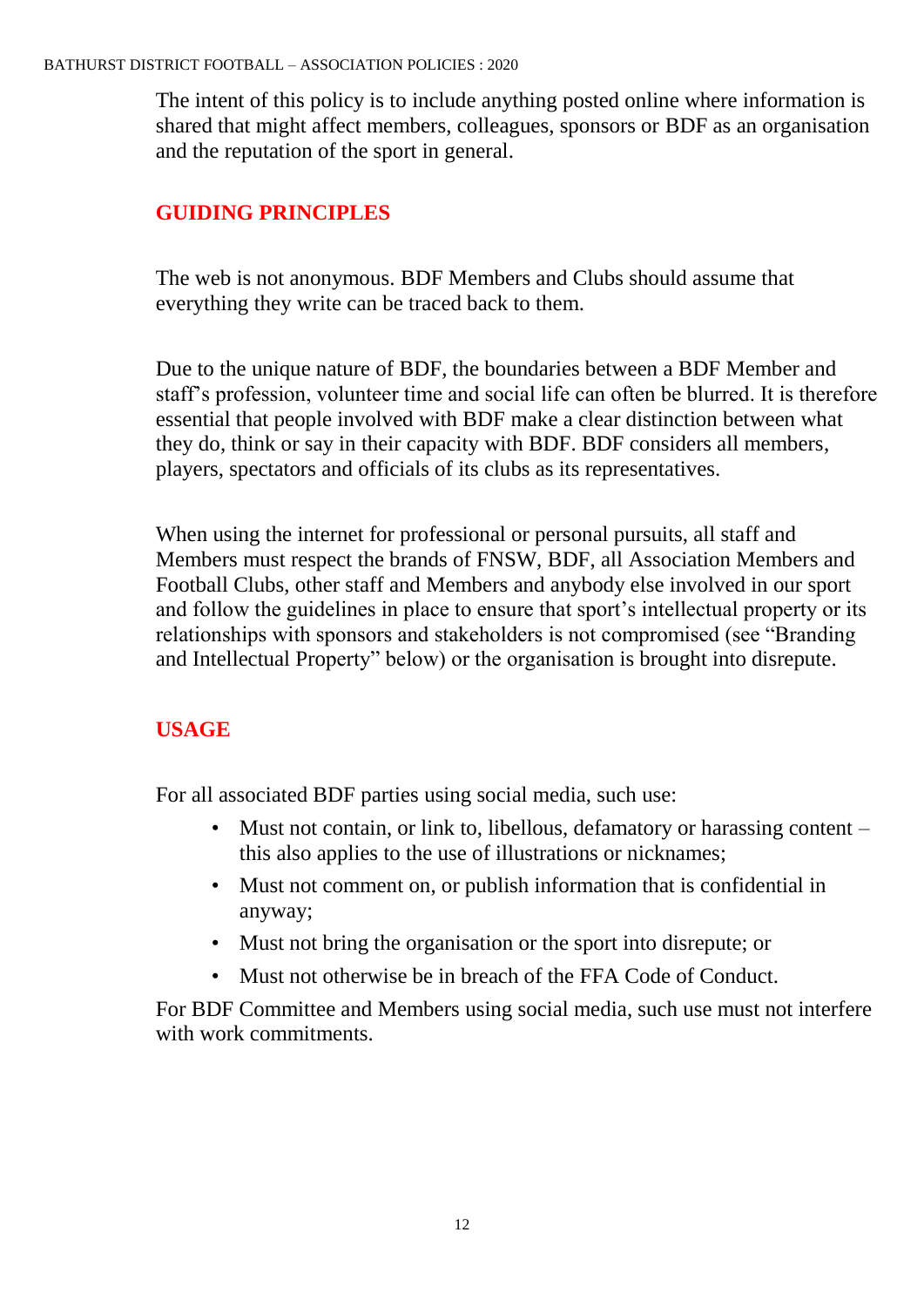#### **OFFICIAL BLOGS, SOCIAL PAGES AND ONLINE FORUMS**

When creating a new website, social networking page or forum for staff, Association Members, Football Clubs, competitions or Members generally, care should be taken to ensure the appropriate person has given permission to create the page or forum.

Similarly, appropriate permissions must be obtained for the use of logos or images. Images of children may not be replicated on any site without the written permission of the child's parents and/or guardian.

For official BDF blogs, social pages and online forums:

- Posts must not contain, nor link to pornographic or indecent content;
- Some hosted sites may sell the right to advertise on their sites through "pop up" content which may be of a questionable nature. This type of hosted site should not be used for online forum or social pages as the nature of "pop up" content cannot be controlled;
- BDF members must not use BDF online pages to promote personal projects; and
- All materials published or used must respect the copyright of third parties.

#### **CONSIDERATION TOWARDS OTHERS WHEN USING SOCIAL NETWORKING SITES**

Social networking sites allow photographs, videos and comments to be shared with thousands of other users. BDF Members, players, and officials must recognise that it may not be appropriate to share photographs, videos and comments in this way.

For example, there may be an expectation that photographs taken at private BDF events will not appear publicly on the Internet. In certain situations, BDF committee or Members could potentially breach the Privacy Act or inadvertently make BDF liable for breach of copyright.

BDF Members or committee should be considerate to others in such circumstances and should not post information when they have been asked not to or consent has not been sought and given. They must also remove information about another person should they be asked to do so.

Under no circumstance should offensive comments be made about BDF, committee, Clubs, their officials and players and BDF Members online.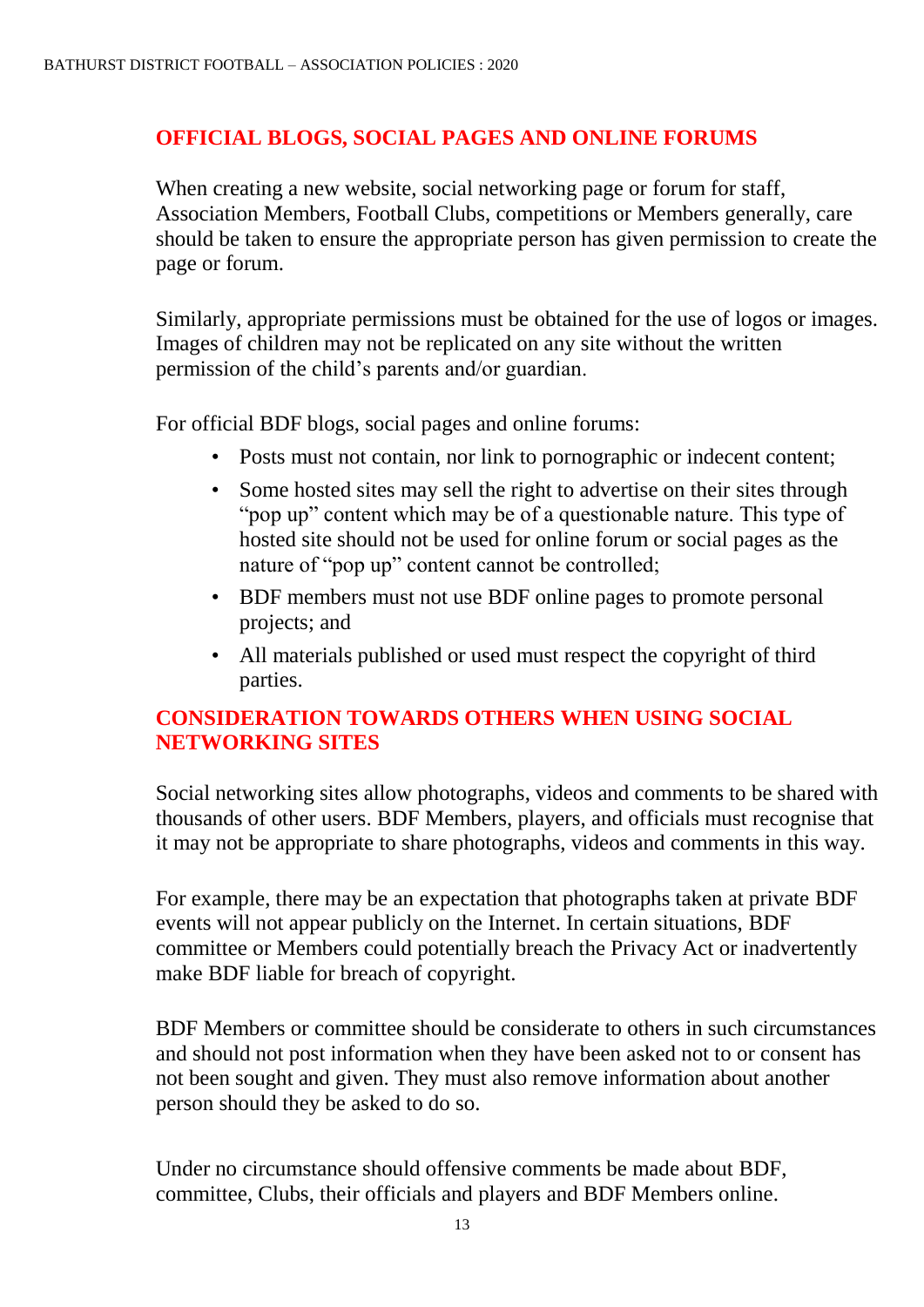#### **BREACH OF POLICY**

BDF will continually monitor online activity in relation to the organisation and the sport. Detected breaches of this policy should be reported to BDF.

If detected, a breach of this policy may result in disciplinary action from BDF under the BDF Constitution and Playing Regulations. A breach of this policy may also amount to breaches of other BDF governing documents including its constitution, Playing Rules and other policies. This may involve a verbal or written warning or in serious cases, fine or suspension against players and officials, cessation of employment or engagement with BDF and or suspension of membership.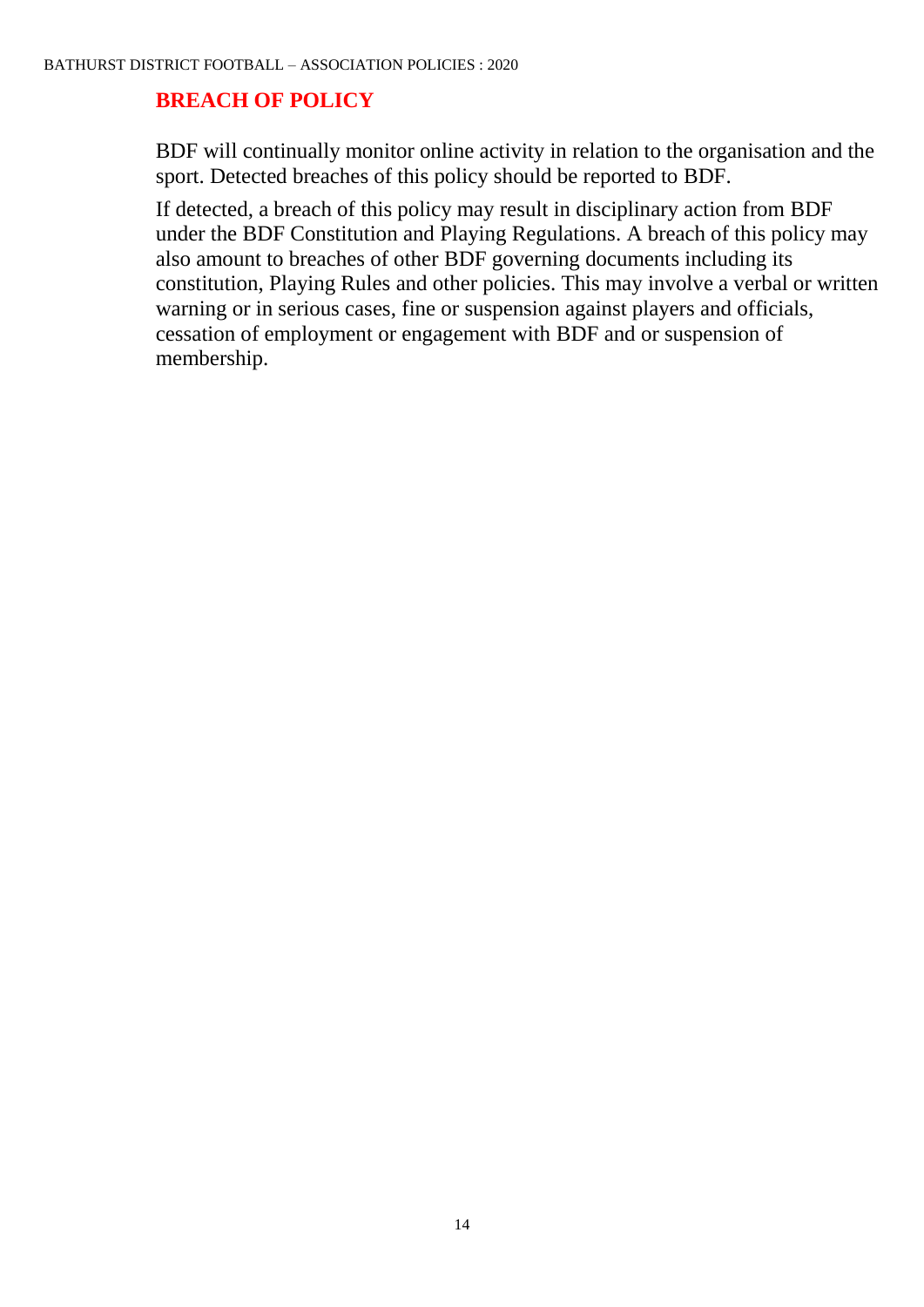### POLICY 8 BDF AWARDS

BDF shall run on a yearly basis in conjunction with its competitions, player and club competitions under the following:

- 1) Best And Fairest (Competitive Seniors & Juniors)
- 2) Highest Goal Scorer (Golden Boot) (Seniors Only)
- 3) Major & Major Club Championships (Seniors Only)
- 4) Best and Fairest Club (Seniors Only)

These shall be run for, or involve, each and every grade in the senior competition.

#### **Best and Fairest**

The referee's shall allocate points for the player they believe to be the best and fairest player on the field in each senior match. Points shall be awarded on 3 , 2 , 1 system, 3 going to the best, 2 to the next best, and 1 to the  $3<sup>rd</sup>$  best.

Players shall *only be eligible to accrue points when playing in their own grade, or when playing in a higher grade.* Players playing down will not be eligible to accrue points.

Any player who receives a red card during the year, or receives a suspension due to the accrual of 5 yellow cards is automatically ruled *ineligible* for the B&F.

The winner of the competition shall be the player with the most points at the end of the normal competition rounds.

The recorder is to only record points actually recorded on the match card. *Games where the referee fails in their duty to allocate points score no points.*

Where no referee has been appointed to officiate, the points will be allocated, where a mutually agreed official officiates, by that person, or where a member of each team officiates a half each, by agreement between those 2 people, or by the 2 team managers.

*It is the sole responsibility of each Team Manager to ensure the details on the match card or true and correct*. The Managers signature on the card is taken as their approval of the content within the card.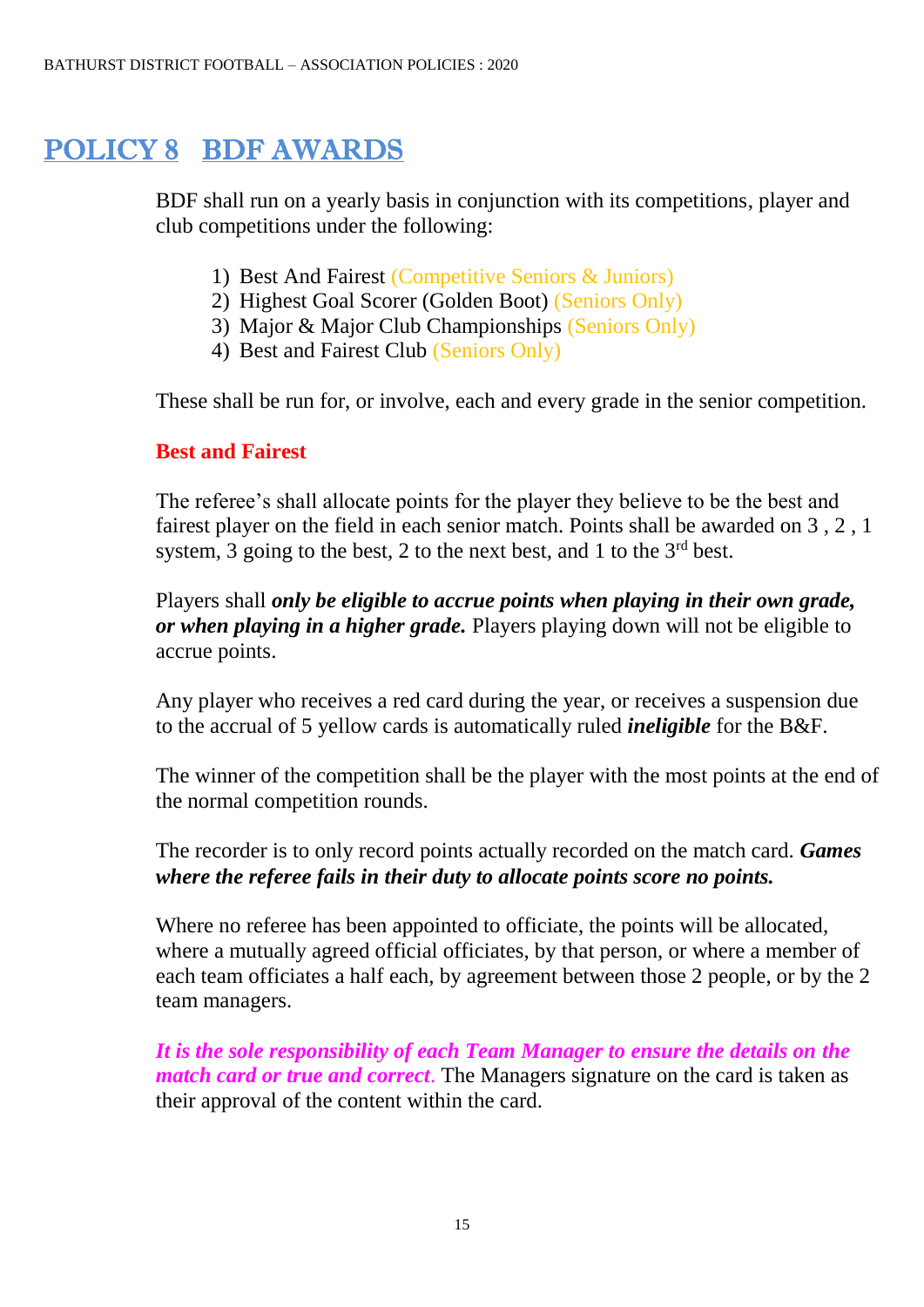#### **Highest Goal Scorer**

The referee's shall record all players scoring goals in each match.

Players shall only be eligible to accrue goals when playing in their own grade, or when playing in a higher grade.

The winner of the competition shall be the player with the most goals at the end of the normal competition rounds.

The recorder is to only record goals actually recorded on the match card. *Games where the referee fails in their duty to record goals will have none recorded.*

Where no referee has been appointed to officiate, the goals will be recorded, by whoever officiates the match, or portion thereof, or by the 2 team managers.

*It is the sole responsibility of each Team Manager to ensure the details on the match card or true and correct.* The Managers signature on the card is taken as their approval of the content within the card.

#### **Club Championships**

This is a major award that will be given to the best performing club.

#### **Definitions**

- i) In competitions where there are 4 or more grades a Club must have more than 2 teams to qualify in the Major Club Championships.
- ii) In competitions where there are 4 or more grades a Club must have 2 or less teams to qualify in the Minor Club Championships.
- iii) In competitions where there are less than 4 grades a Club must have 2 or more teams to qualify in Major Club Championships.
- iv) In competitions where there are less than 4 grades a Club must have only 1 team to qualify in Minor Club Championships.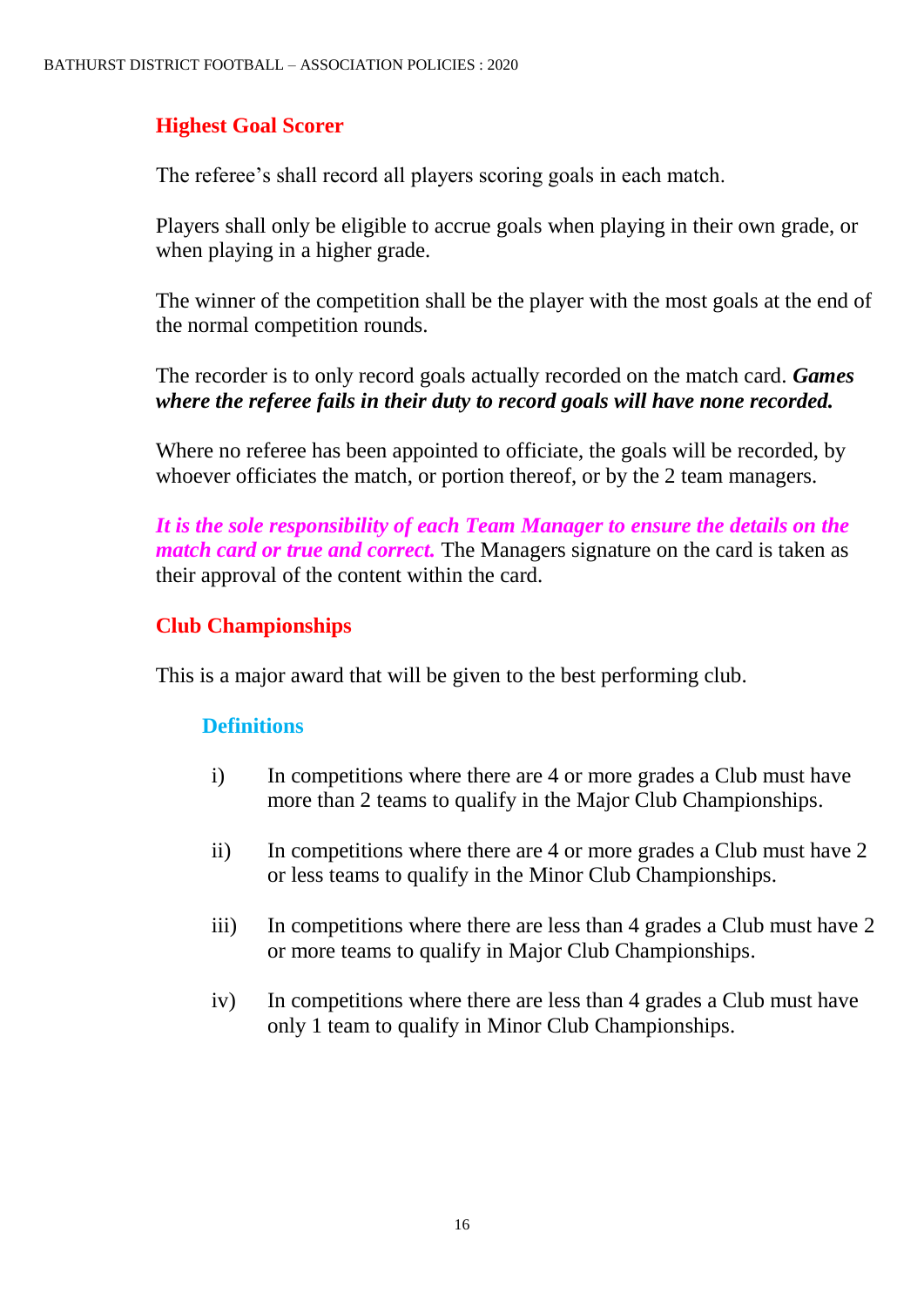#### **Calculations**

- i) In all Championships where more than 1 grade is featured, points are allocated by using the final points achieved by a team in the competition at the end of normal competition rounds, and multiplying those points by:
	- a. For the Highest Grade, the number of Grades in that Championship eg  $3$  Grades =  $x3$
	- b. For the next highest grade, the number of Grades in that Championship eg 3 Grade  $= x2$
	- c. This continues until the Multiplying number is 1.
- ii) In all Championships where only 1 grade is featured, points are allocated by using the final points achieved by a team in the competition at the end of normal competition rounds.
- iii) For the total number of points earned by a Club in a Championship, the points earned by all teams in that championship are added together.
- iv) The winner is the Club with the most total points.

#### **Best & Fairest Club**

This is a major award that will be given the Best and Fairest Club.

#### **Calculations**

- i) Clubs must have at least 2 teams to be eligible.
- ii) The total number of individual player B&F points are totalled for each team with a club.
- iii) The total number of points earned by a club is calculated by adding all the points from each team.
- iv) A per team average is then calculated by dividing the total number of points with the total number of teams in each club.
- v) The winner is the Club with the highest per team average.

Points earned by players sent of, or receiving suspension due to 5 accrued cautions are omitted from calculations.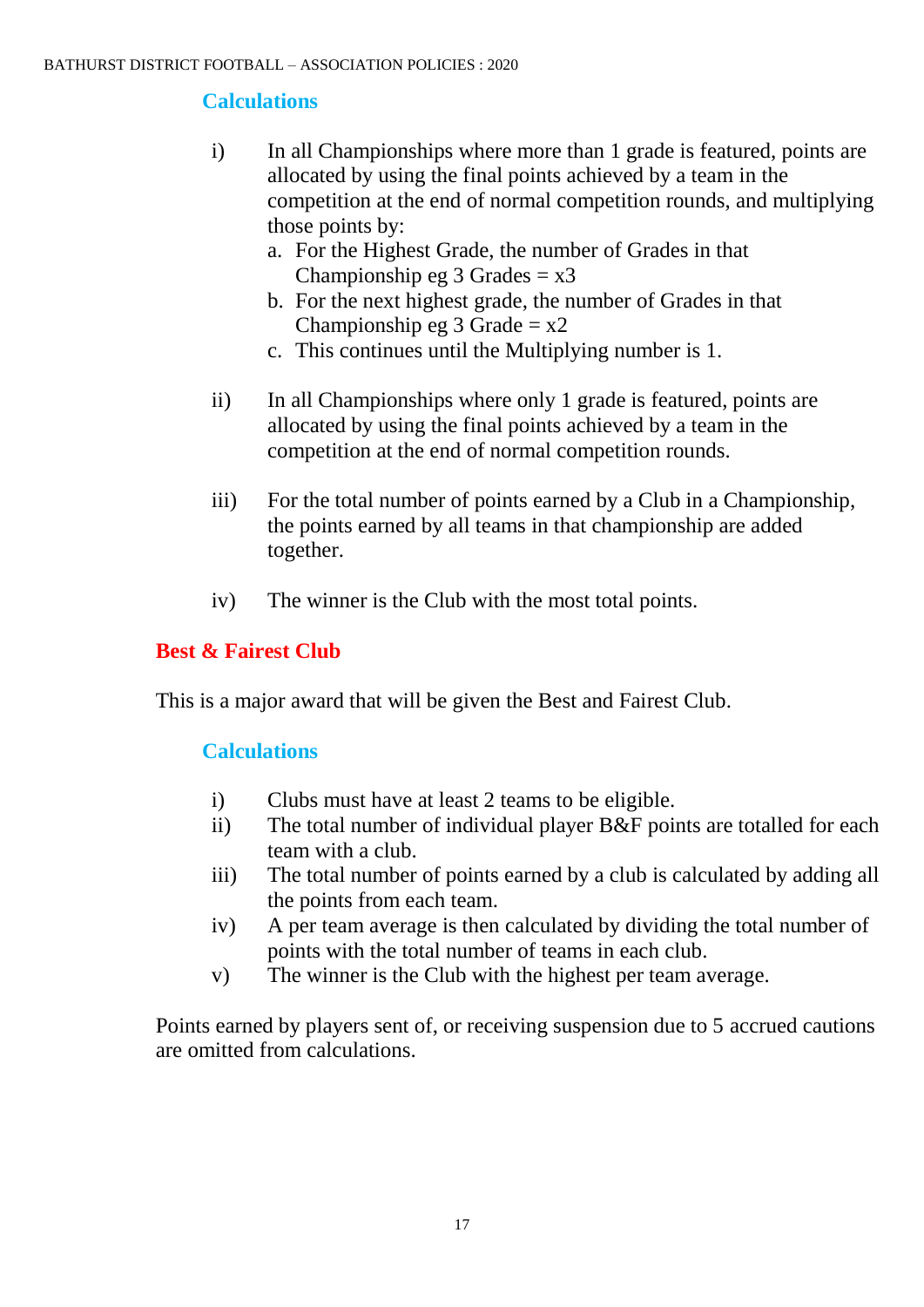### POLICY 9 PRIZE MONEY

Depending on Sponsorship, BDF may offer Prize Money for the following competitions, in the following amounts:

### **Mens Premier League**

| Winner               | \$1,000 |
|----------------------|---------|
| Finalist             | \$250   |
| <b>Minor Premier</b> | \$500   |

#### **Ladies Premier League**

| Winner               | \$1,000 |
|----------------------|---------|
| Finalist             | \$250   |
| <b>Minor Premier</b> | \$ 500  |

#### **All Other Divisions**

| Winner |  | 500 <sub>2</sub> |
|--------|--|------------------|
|--------|--|------------------|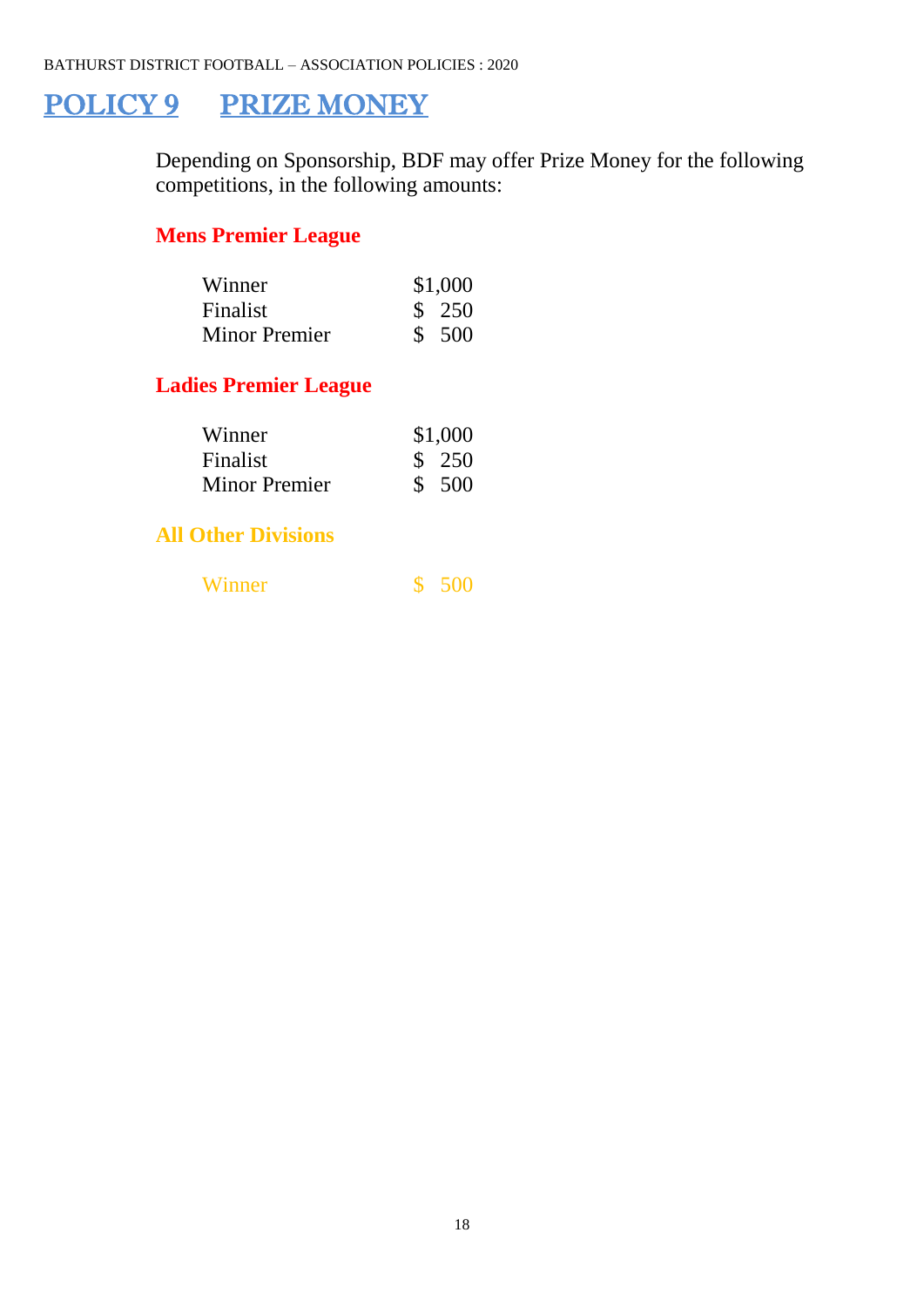### POLICY 10 IMAGES OF CHILDREN

BDF supports and adopts the policy for Images of Children as provided by the Australian Sports Commission and provided by FNSW.

In Australia, generally speaking, there is no law restricting photography of people (including children) in public spaces as long as the images are not:

- indecent (such as 'up skirt' or 'downblouse' photographs taken covertly in change rooms or toilets)
- being used for voyeurism or made for the purpose of observing and visually recording a person's genital or anal region
- protected by a court order (eg. child custody or witness protection)
- defamatory
- being for commercial purposes (person's likeness is used to endorse or entice people to buy a product).

Photo's of children are not allowed in the following circumstances:

- Photos of a child (including your own child) that contravene Criminal Codes and censorship laws if the child is photographed in a provocative or sexual manner.
- Where FNSW, BDF or Bathurst Regional Council, as owners and operators of the playing fields and complexes prohibit such photo's
- Video's and Photo's of children for any reason other than action playing photo's or video's, team photo's, and individual photo's for team or club productions

If a person is taking photographs inappropriately (e.g. breaching the restrictions or ban in place for that private property or venue), then venue management can request the person to stop. If the person refuses, the police or security may be called to escort them off the property.

Warning: Whereas most people taking photos of children at sporting events are doing so for acceptable reasons and are using appropriate methods, for example, a parent videoing their child at a sports presentation or photographing their child on the field during play or a professional photographer taking photos for a club.

The small size of many cameras and the advent of mobile phone cameras make it easier to take photos and harder to monitor. Digital photo publication can now be printed at home and photos can be taken, altered, and transmitted quickly to a vast audience by posting on the internet or 'on sending' the photo to mobile phone users.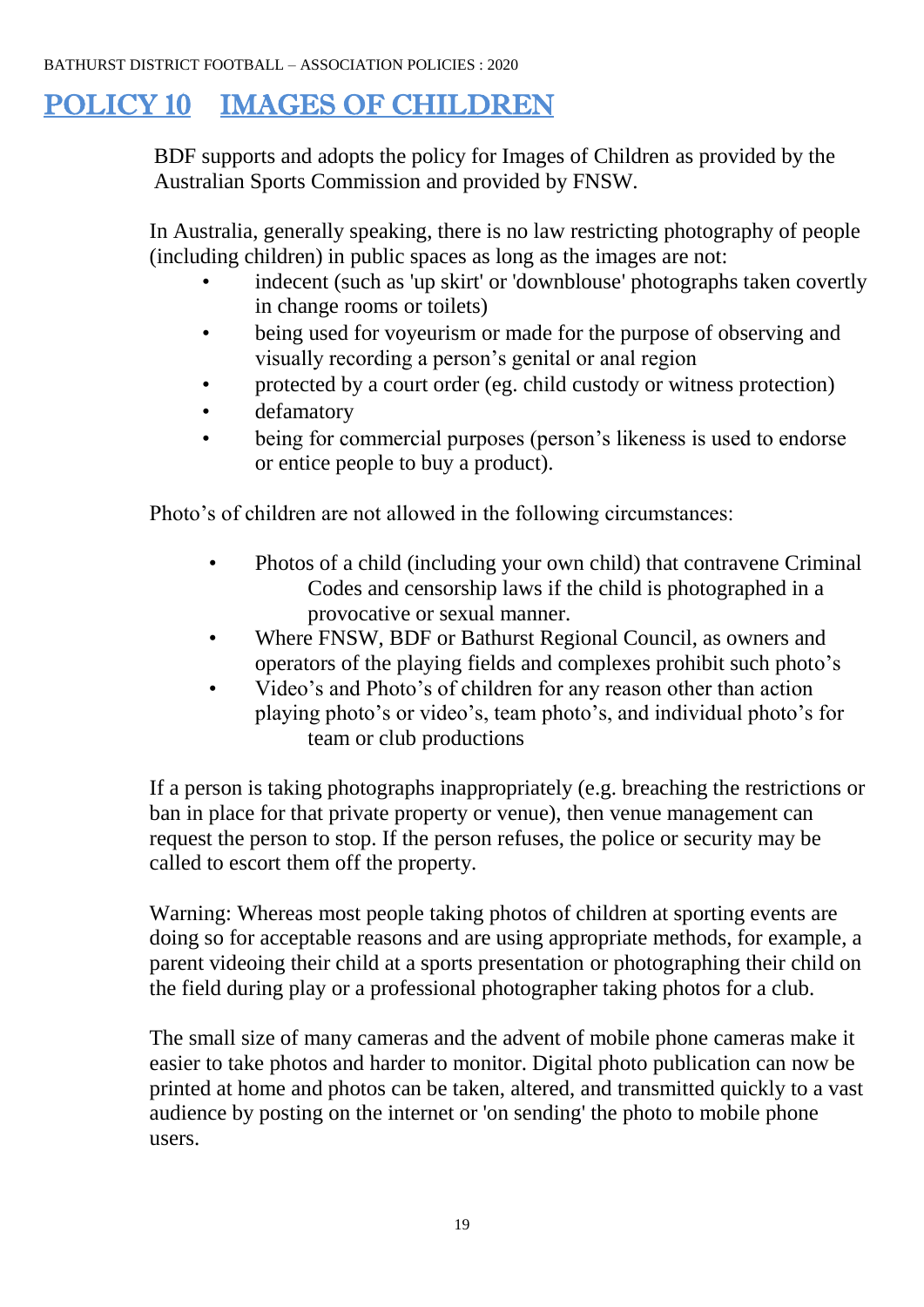This greater ease of taking and modifying images has raised concerns about the potential risks of child abuse posed directly and indirectly to children and young people through the inappropriate use of photographs featured on sports web sites and in publications.

The following information and suggested strategies have been provided for sporting clubs and associations to consider when acquiring and displaying images of children and young people on web sites and in other publications. It is not intended to restrict people taking photos for legitimate reasons.

Please note that this information is not intended to be, nor should it be relied upon as a substitute for legal or other professional advice. Organisations and individuals should seek legal advice in relation to these issues in your state or territory.

#### **The Law**

Where a sporting event is held on a club's private property, privately owned land, a school or council owned facilities, the owner of private property or venue is able to restrict, ban or require permission of photography anywhere in their venue (e.g. some council owned facilities will not allow mobile phones or cameras in change rooms or toilets). Where a sporting event is held on private property not owned by the organisers, it is good practice to determine a mutually agreed photographing policy.

#### **Strategies - acquiring Images**

- Clearly outline and publicise what is considered appropriate behaviour in obtaining images and what is considered appropriate image content.
- Do not allow photographers (professional photographers, spectators, fans, coaches or members of the media) unsupervised access to children.
- Ensure the coach informs any athlete and parent $(s)$  if the coach wants to video the athlete as a tool to analyse and improve performance.

• Obtain the consent of parent /guardian and their agreement to be present before approving photo/video sessions outside the event venue or at the home of a child. Where possible, have the photo taken at the event venue.

• Provide details of who to contact within the club or organisation if concerns or complaints of inappropriate behaviour in taking images or content are raised. Ensure that the contact person understands the application of relevant legislation and policies.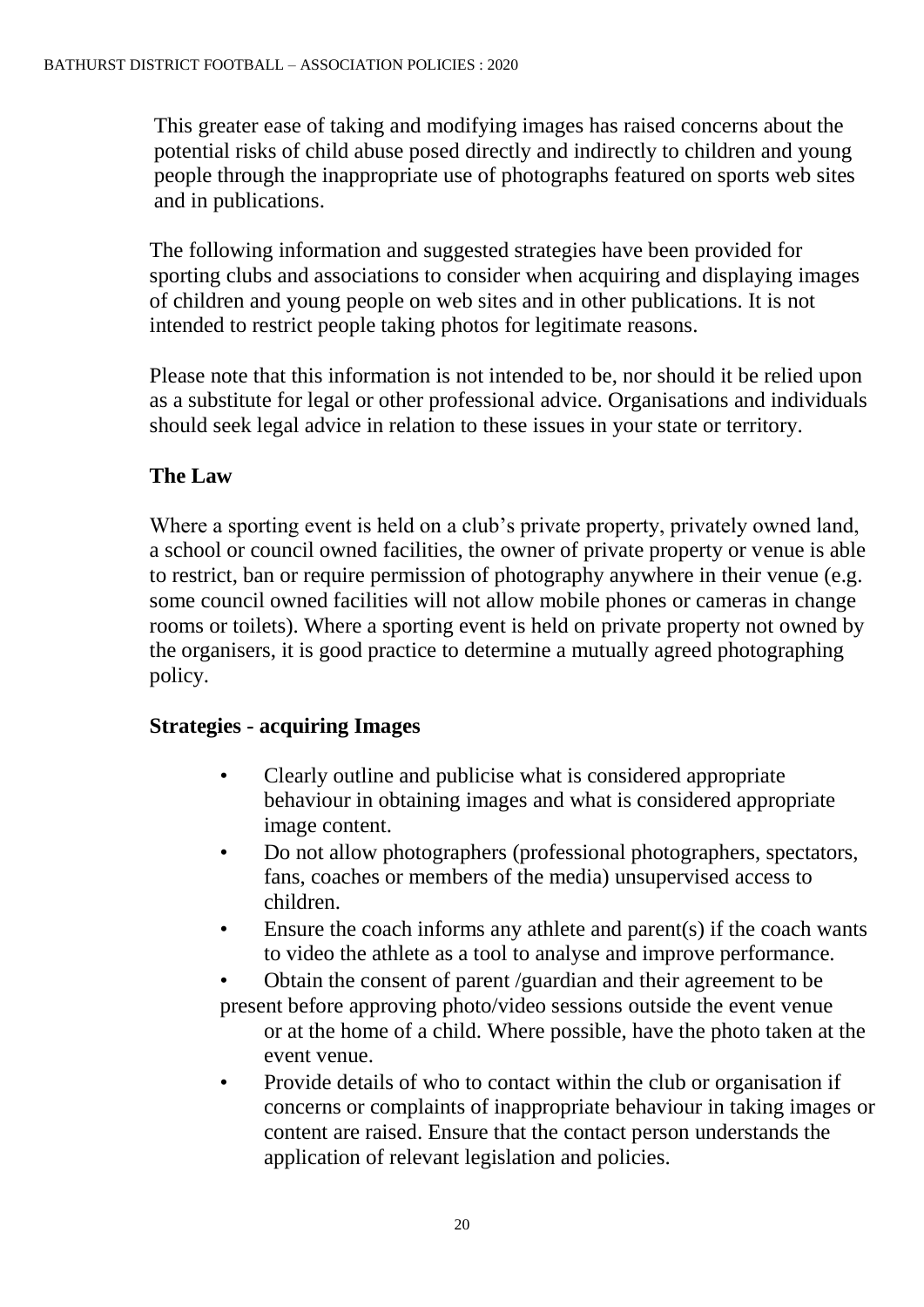• Provide members of the media and professional photographers with an identification pass to be worn for the duration of major/large events.

#### **Strategies - displaying images**

- Consider using models or illustrations for promotional / advertising purposes.
- Obtain permission from the child's parent/guardian prior to taking the images of a child or young person. Ensure that all concerned are aware of the way in which the image is to be used and how long the image will be displayed.

If an image is used avoid naming the child. If this is not possible avoid using both a first name and surname.

- Avoid displaying personal information such as residential address, email address or telephone numbers if images are being posted on websites or distributed in publications.
- Do not display information about hobbies, likes/dislikes, school, etc as this information has the potential to be used as grooming tools by paedophiles or other persons.

• Only use appropriate images of the child, relevant to the sport or activity, and ensure that the athlete/child is suitably clothed. Images of athletes participating in sports or activities that involve minimal clothing (e.g. swimming and gymnastics) or unusual body positions/poses could potentially be misused.

- Reduce the ability for direct copying of pictures from a website to another source (i.e. disable the 'right mouse click' function).
- Clearly outline in a written contract to photographers who are contracted or paid to take photos, who will retain the images taken, include arrangements made for negatives, digital file and proofs and outline any restrictions for use and sale.
- Provide details of who to contact and what to do if concerns or complaints of inappropriate image use are raised.

For further information refer to the Taking images or video of Children at Sporting Events information at [www.playbytherules.net.au](http://www.playbytherules.net.au/)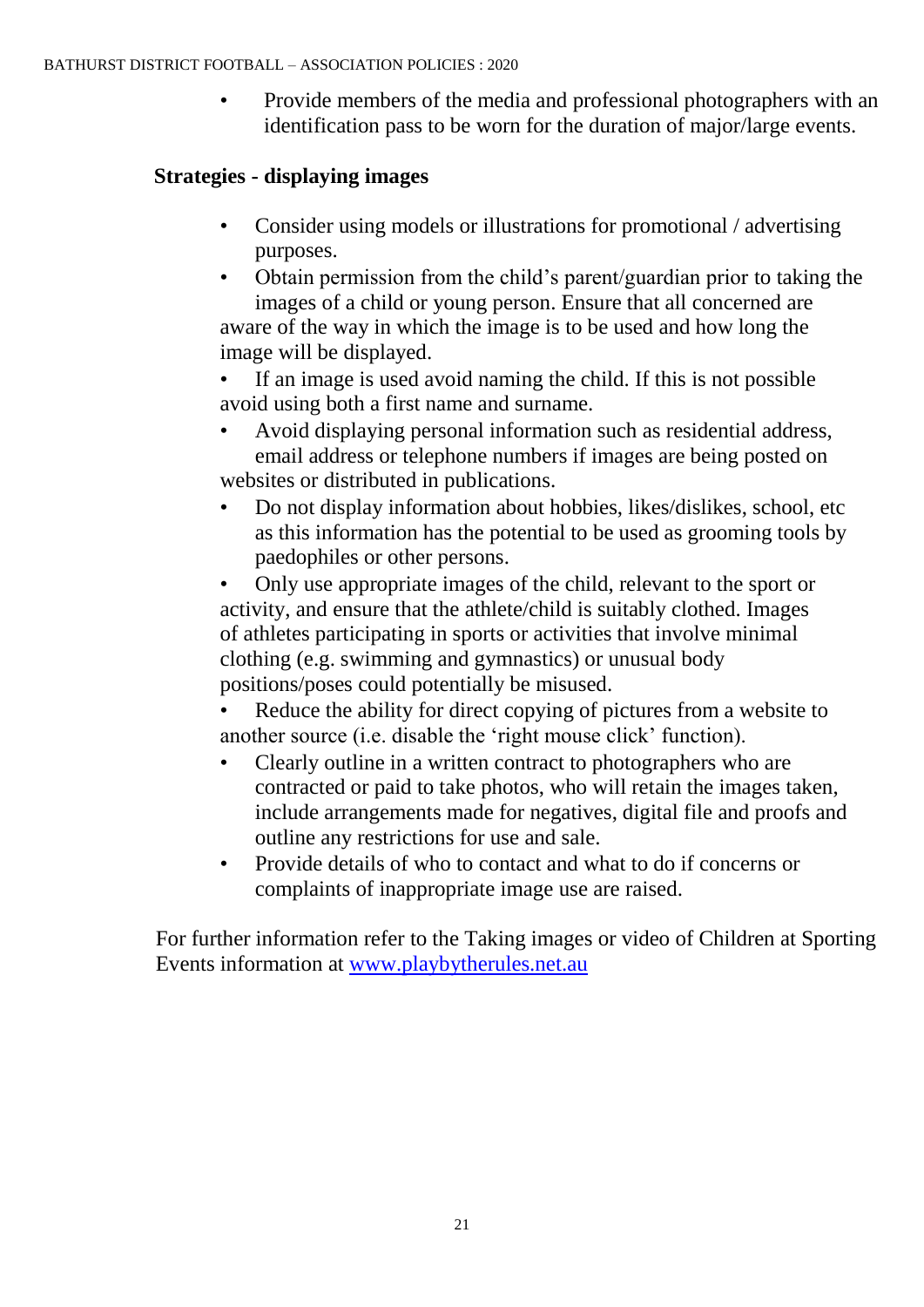BATHURST DISTRICT FOOTBALL – ASSOCIATION POLICIES : 2020

### POLICY 11 ACTIVE KIDS REBATE

The Active Kids Rebate is a Rebate paid to BDF Clubs by the State Government to assist families with the ongoing costs with Registration Fees.

#### **IT IS NOT PAID BY PARENTS AND THEREFORE IS NOT REFUNDABLE TO PARENTS.**

There are 3 situations where refunds may occur under this system:

#### **1. ELIGIBLE PLAYER TRANSFERRING CLUBS**

When a player decides to change from 1 club to another, the Rebate paid to the original club will be paid by that club to the new club. This transfer is to be negotiated between the 2 clubs.

#### **2. ELILIGBLE PLAYER CHANGING SPORTS**

When a player ceases to play Football, and decides to play another sport, the parent will organize the new sporting Club / Association to liaise with the BDF Club to pay the Rebate to the new sport

#### **3. ELIGIBLE PLAYER NOT PLAYING SPORT ANYMORE**

The Rebate has been paid to the BDF Club by Service NSW. It was not paid to the parent and can not be refunded to them. No further transaction will occur.

*NB: It is incumbent on BDF Clubs to ensure the validity and eligibility of the Registration of the Child with the new Club and or Sport.*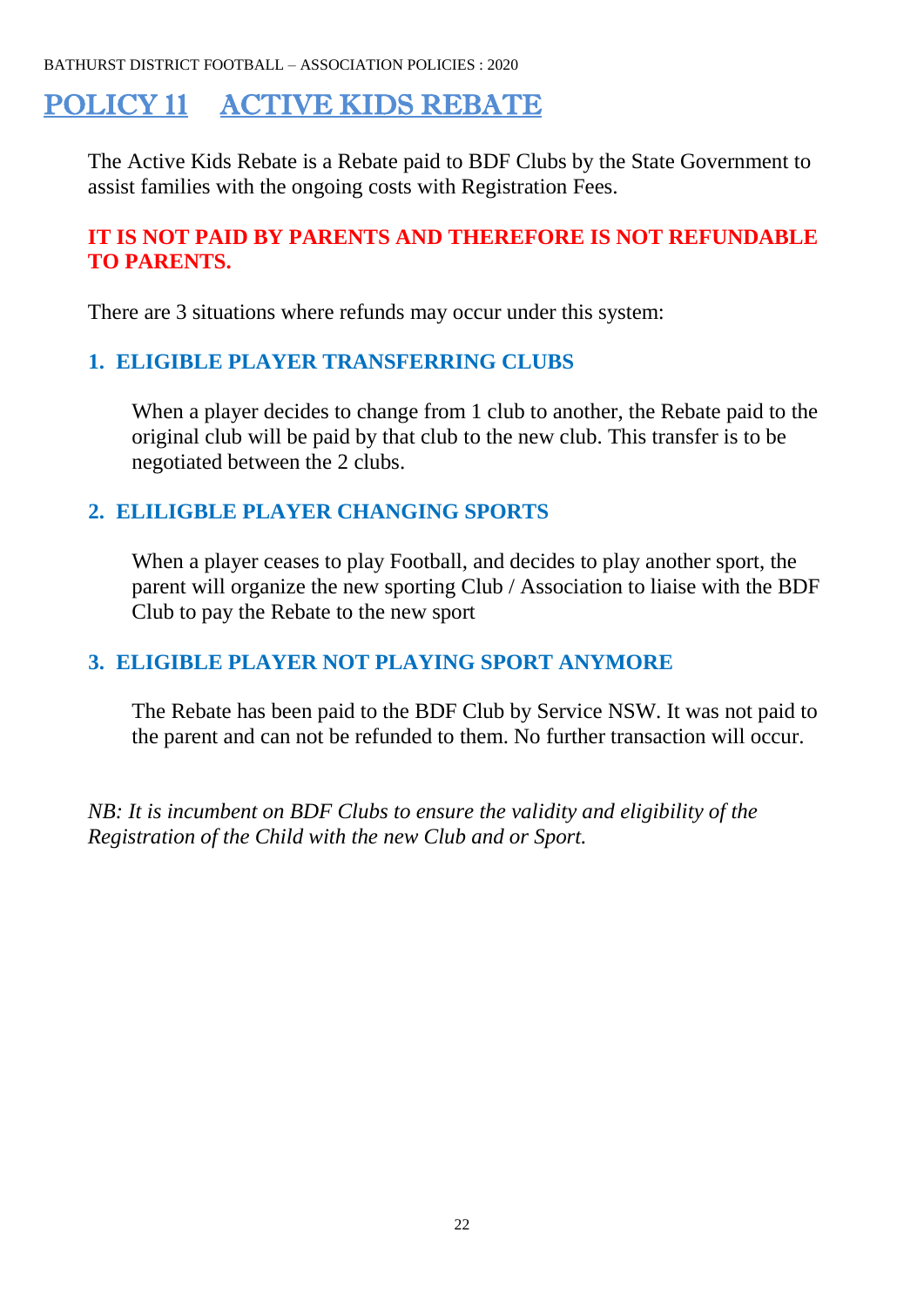### POLICY 12 USE OF LED SCOREBOARD

BDF will actively use and promote the use of the Official Scoreboard for the purposes of Club Promotion and Advertising for all bodies.

For the purposes of the use of the LED Screen, BDF identifies 4 classes of User:

- 1) Clubs
- 2) Sponsors
- 3) Advertisers
- 4) General Users (Charities / Individuals)

#### **1) CLUBS**

All clubs are welcome to, and encouraged to use the LED Screen to promote, their club under 3 instances:

i) Club Administration (No Charge)

This includes, but is not limited to, the Clubs using the scoreboard to advise members of matters related to their club. Administration details such as registration details, Club rosters and duties.

ii) Promotions

This includes, but is not limited to, notice of Club Events, Derbies, Promo Nights, Fundraising and Social Events, Presentations, and functions.

iii) Advertising

This includes any and all forms of advertising for either the club, or affiliates of the club such as sponsors. Promotion of any non-football entity, or commercial projects of Clubs are included in the category.

#### **2) SPONSORS**

Official contracted BDF Sponsors and partners may use the screen to promote their business (Included in Package). This includes Competition Name Sponsors, Association Financial Sponsors, and Association Partners providing sponsorship by way of products or services.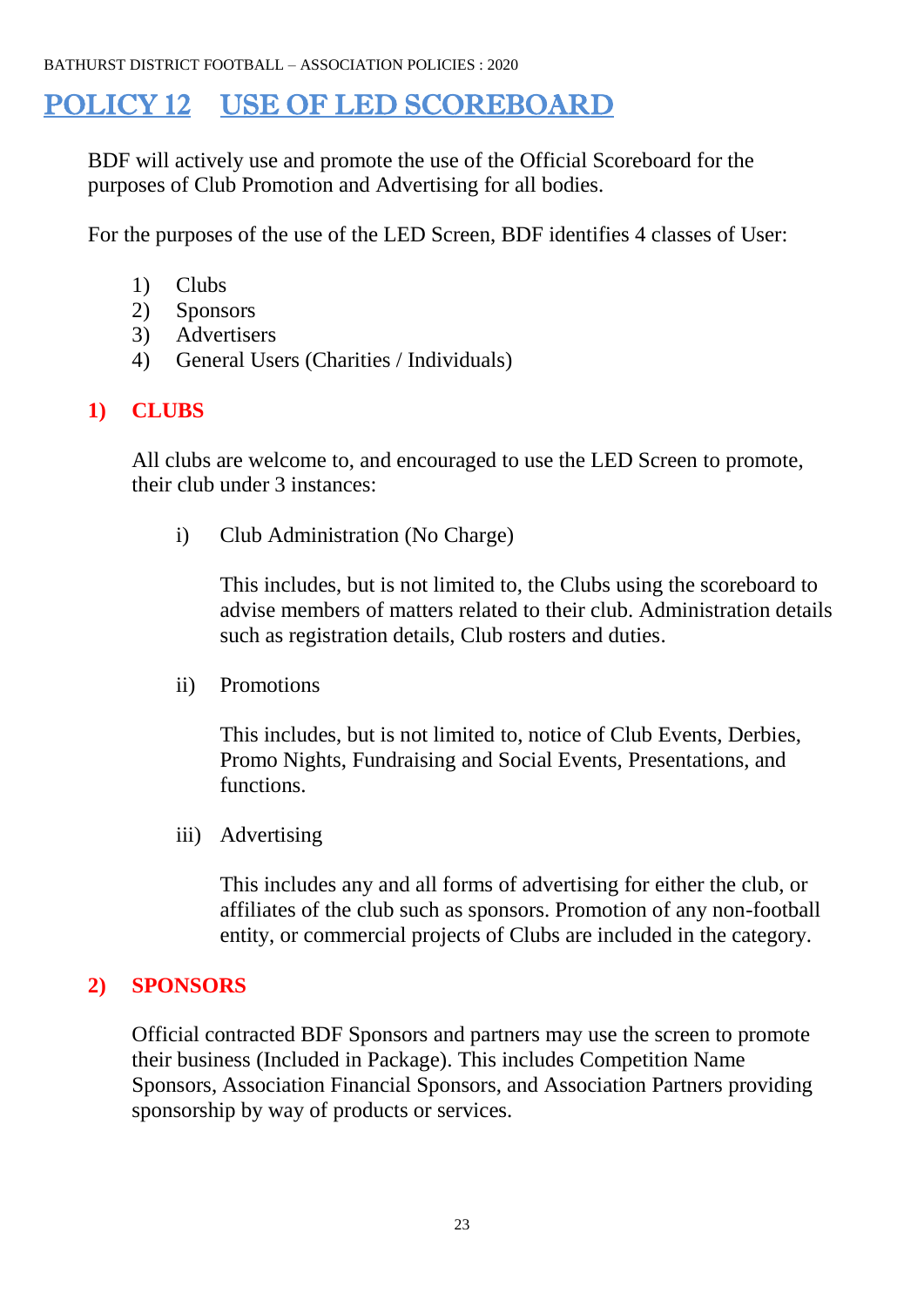#### **3) ADVERTISERS**

BDF welcomes commercial businesses to promote their business with material appearing on the Screen. Such advertising may be by way of still promotions shown for fixed time periods, or may be animated / live action commercials.

#### **4) OTHERS**

BDF welcomes other parties to use the screen for promotion:

- i) Individuals
- \_ Any member of the BDF community is welcome to use the Screen for
- personal reasons eg: Birthday or Anniversary Wishes
- \_ii) Charities (No Charge)
- \_ Charitable organisations may use the screen for promotion of their
- charity or a charitable event

#### **5) GENERAL RULES**

- \_i) BDF reserves to right to cease showing content at any time under the following circumstances:
	- a) Failure to pay accounts
		- b) Inappropriate use of content
		- \_ c) Inappropriate behaviour by clubs or sponsors
- \_ d) Breach by a club of BDF Codes of Conduct
- \_ii) Only people authorised by BDF may operate the Screen / Scoreboard,
- and only BDF executive committee may put data on the computer. All
- device being connected to the computer must first be checked for safety.
- 
- $\overline{\phantom{0}}$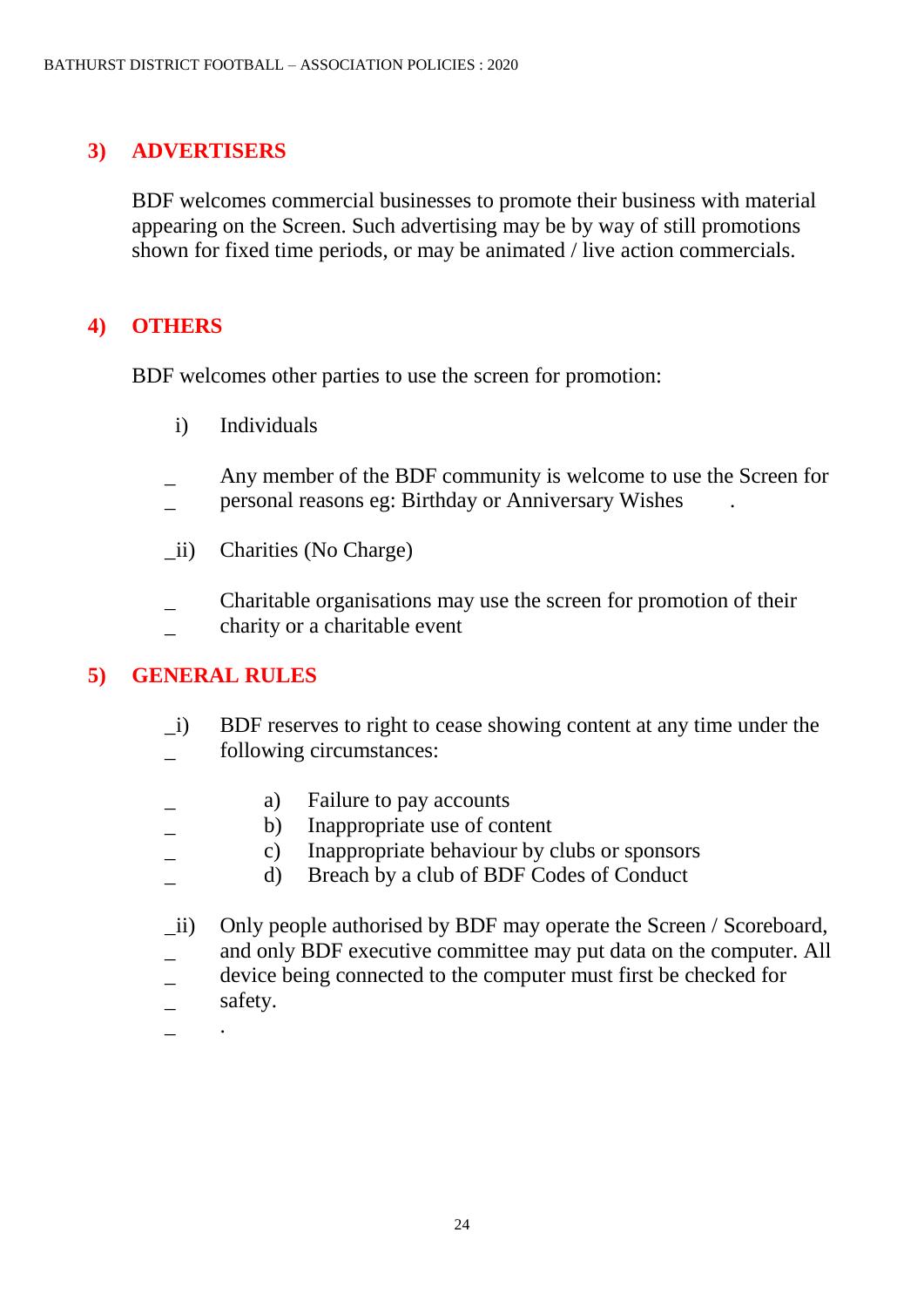#### **6) CONTENT GUIDELINES**

Sponsorship content and connotations will be handled on a case basis, however any sponsor that is a pub without a bistro with not be played on Saturday competitions. BDF reserve the right to distinguish appropriate content. Their decision is final and not reviewable.

The following information provides a general guideline of content that will not be accepted:

- i) Is not of a suitable artistic and technical quality
- ii) May violate any rights of any person, firm or corporation
- iii) Contains any false, unsubstantiated or unwarranted claims for any product or service, or makes any unauthenticated testimonials
- iv) Advertises any habit-forming drug, tobacco product, distilled liquor, handgun or handgun ammunition
- v) Contains any material constituting or relating to a lottery, a contest of any kind in which the public is unfairly treated or any enterprise, service or product that tends to encourage, abet, assist, facilitate or promote illegal or legal gambling
- vi) Contains any material that is defamatory, obscene, profane, vulgar, repulsive or offensive, either in theme or in treatment or that describes or depicts repellently any internal bodily functions or symptomatic results of internal conditions, or refers to matters that are not considered socially acceptable topics
- vii) Contains any false or ambiguous statements or representations that may be misleading to the audience
- viii) Disparages or libels any competitor or competitive products
- ix) Is or might be injurious or prejudicial to the interests of the public, BDF and fellow clubs

#### **7) CHARGES**

A full list of charges is listed in the BDF Sponsorship Document.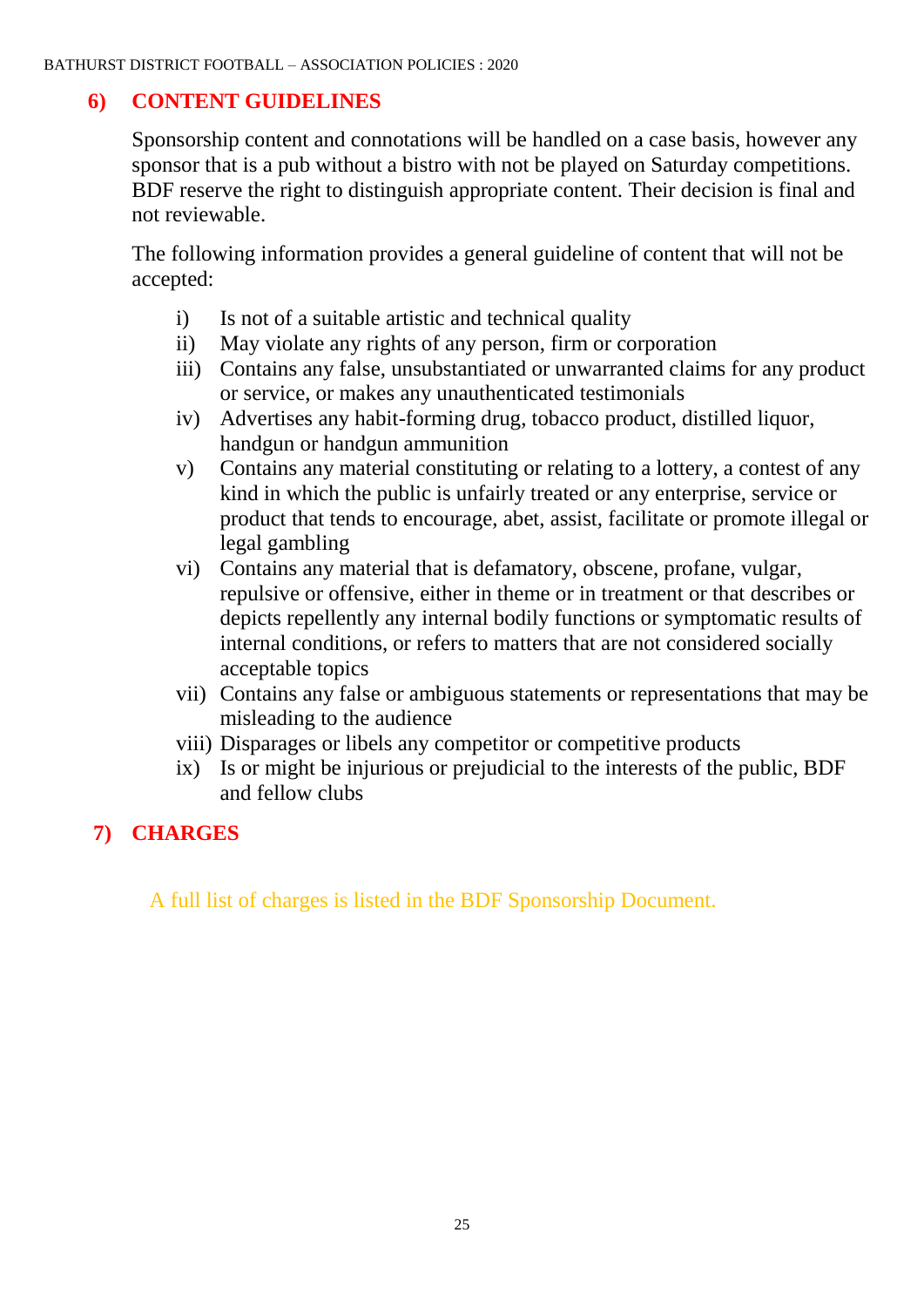### POLICY 13 FIELD ADVERTISING

BDF will allow the sale of advertising space on the fencing around the Fences on Fields 1 and 2.

All signs must conform to the following specifications:

- a) Signs shall be 880mm high and 2400mm wide.
- b) Signs shall be double sided with the same content on each side.
- c) Signs will be made of approved materials

Advertisers referred to BDF by a club will be rewarded by 50% of the charge being rebated to the referring club at year end.

Only one ( 1 ) sponsor per sign is permitted.

Signs may only be placed on either end of fields. No signs are permitted on the fence between field 1 and 2.

Artwork for all signs must be appropriate for public display, contain no profanity, or any content not suitable for display in a public environment.

BDF reserves the right to prevent any sign from being erected due to content, and may remove any sign for payment default, or by way of punishment of breach of any BDF Policy.

The costs of production of all signs will be borne by the advertiser.

The cost of repair or replacement of all signs will be borne by the advertiser unless the damage is due to negligence on behalf of BDF.

Sign Location will be allocated on a first in first on basis, with the exception of direct BDF sponsors who may be given priority in location.

All signs must be safe, and must be kept in good condition by the advertiser.

All signs must be secured by appropriate plastic coated fencing wire, and must be located mid panel with the top of the sign flush with the bottom of the Fence Top Rail.

Fees and Charges may be found in the BDF Sponsorship Document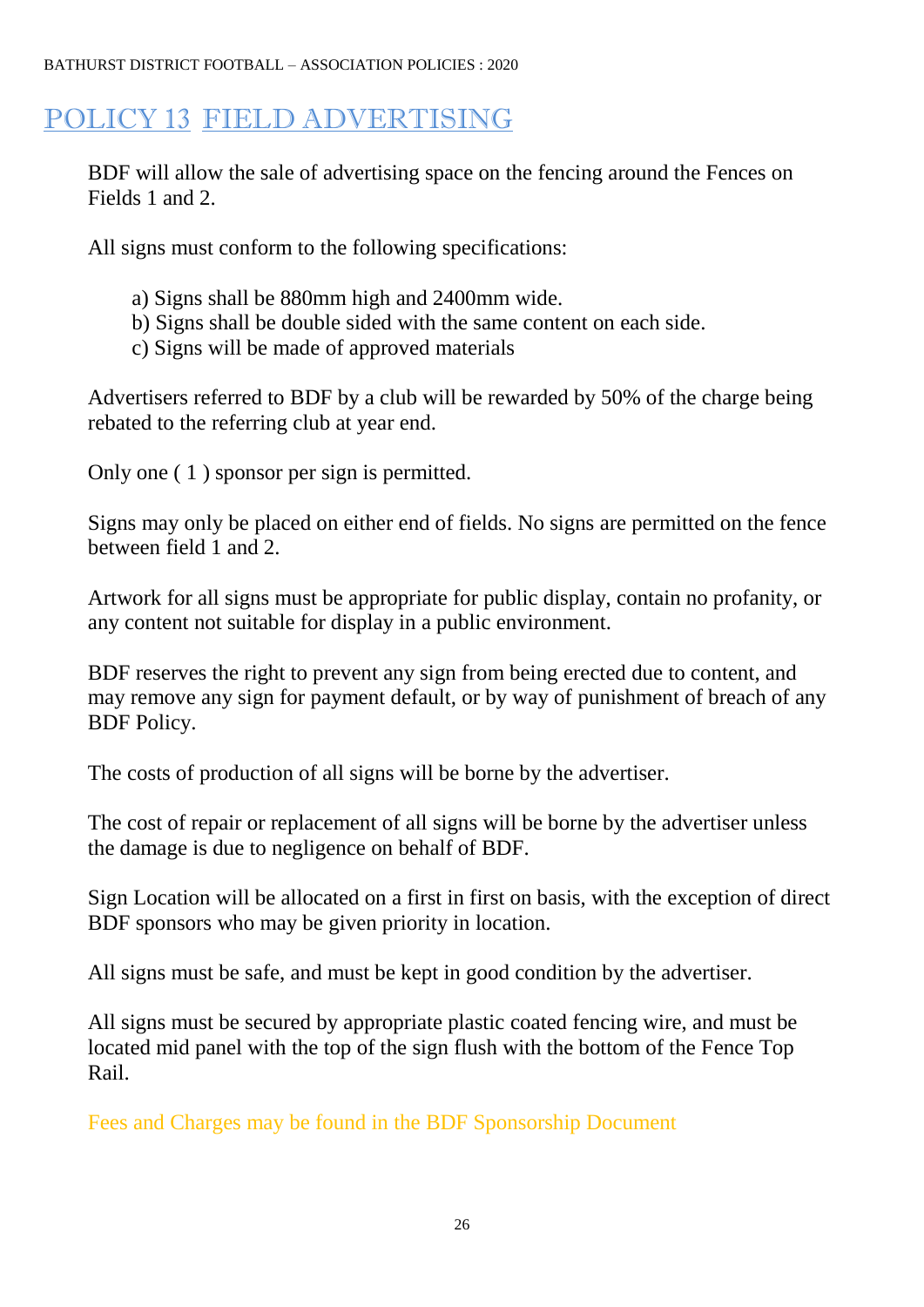BATHURST DISTRICT FOOTBALL – ASSOCIATION POLICIES : 2020

### POLICY 14 FEMALE DEVELOPMENT

The BDF committee may, when required, make decisions that do not confirm with the Playing Regulations – Grading and Age Groups in the best interest of developing female players.

#### **1) FULL TEAMS**

In the circumstance where a club nominates a Girls team and BDF is unable to provide a Competition for that side to play in, BDF will allow that team to play in the Boys Age Group, one age group lower than the age group of the Girls team. Eg Girls 15s into Boys 14s. Players within these teams may play up to support other teams within their club only, up to no more than 2 years above their age.

#### **2) INDIVIDUAL PLAYERS**

Applications for females to play below their age group are dealt with as per all other players under the Playing Regulations Clause 19 3) 11).

Players approved to play back an age group under this policy CAN NOT be eligible to play up into seniors under the "2 year rule".

Additionally, given the relative strengths of competitions, and the potential benefits and risks, players 15 years and over should be encouraged to play up into the senior competitions, rather than down one age group.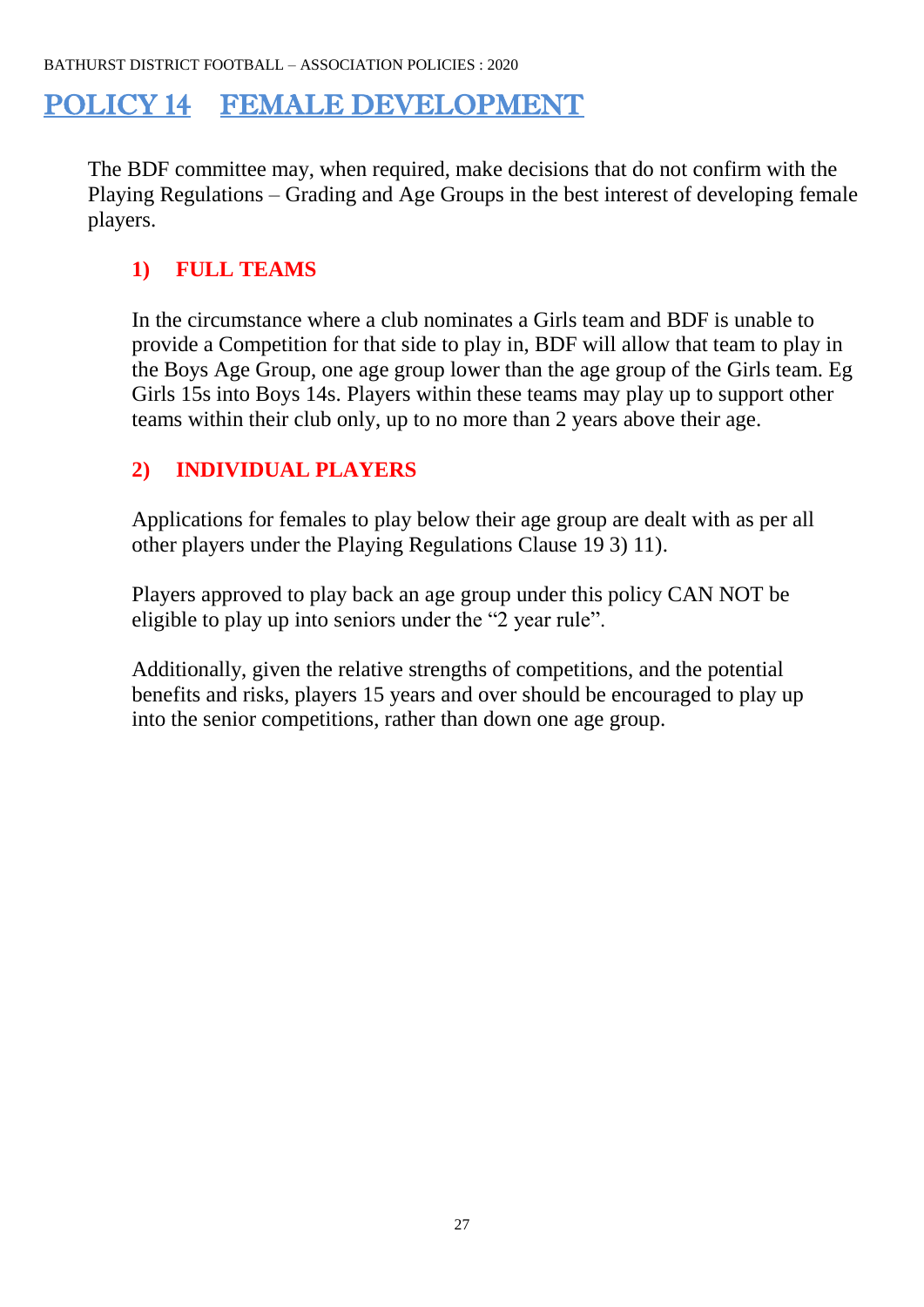### POLICY 15 CANTEEN PROGRAM

Prior to the start of each season BDF will call for nominations from clubs to take part in the Canteen Program.

Clubs may nominate to staff the canteen for a given number of Saturdays, Sunday, or complete weekends each season. BDF will pay participating clubs \$300 per individual day completed. Payment will be made at the conclusion of each season.

The following conditions must be satisfied for clubs to have been deemed to have successfully fulfilled their CP duty:

- 1) Attend the canteen 30 minutes prior to the start of the first game of the day, and until after the completion of the last game of the day.
- 2) Provide adequate numbers for the Canteen (Beginning and end of days this is 1 in the Kitchen and 3 in the Canteen. All other times this is 2 in the Kitchen and 5 in the Canteen)
- 3) Clean both the canteen and kitchen at the end of the day, and have the areas approved by a duty BDF committee member.
- 4) Restock the Canteen

Should any club be considered by the committee NOT to have completed these duties:

- 1) In the first instance a written warning will be issued to the club
- 2) in the case of subsequent failures, have their payment denied.

In the event that a club fail to either attend their duty, or provide inadequate numbers:

1) The club will have their payment denied, and will be fined the amount they would have received for adequate completion of the duty.

It is a condition of taking part in the program that each club:

- 1) Attend the pre-season training and instructional meeting conducted by BDF for the Canteen Program.
- 2) Provide at least 1 person, each duty, that has completed the relevant Council training in Food Handling and Safety (BDF requires this to be completed on a biennial basis).

The Program will only proceed should enough nominations be received to cover all weekends.

Should enough nominations not be received to run the program Unpaid Canteen duty will be allocated to all clubs, on a proportional basis based on the size of the club.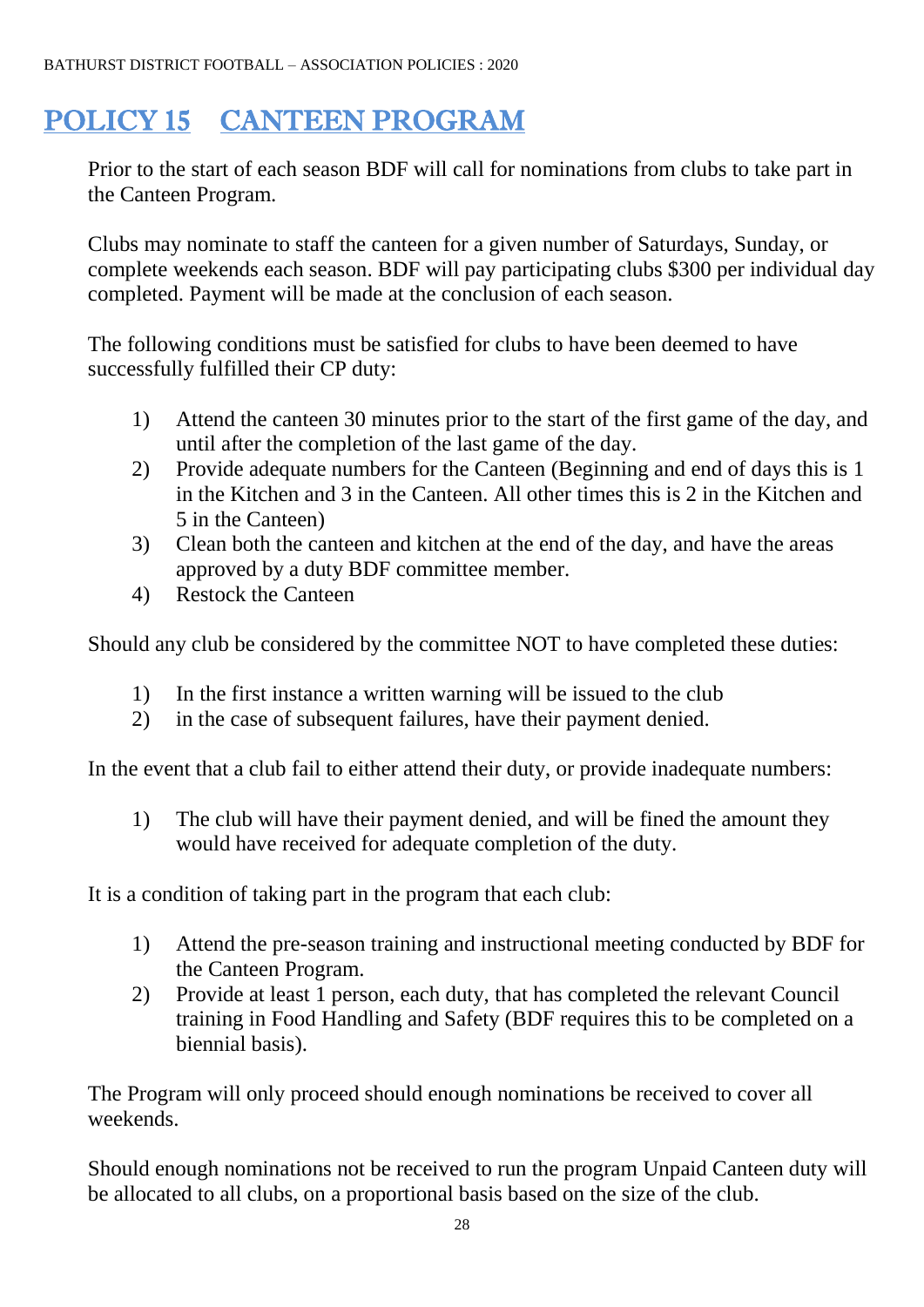BATHURST DISTRICT FOOTBALL – ASSOCIATION POLICIES : 2020

### POLICY 16 COMPETITION GRADING

On the first day following the closure of Nominations, the BDF committee will meet to analyze all nominations and make relevant decisions regarding senior grading, and junior competitions.

The main object of the committee will be to create larger competitive grades that fit into the season best, preferably being able to fit into around an 18 week, home and away competition.

Currently it is the opinion that the best number of teams to achieve this goal per competition is 10 teams.

BDF reserves the right to examine all clubs nominations, and adjust the grading of those nominations to achieve the right number of teams in each grade.

BDF will take into the following factors in its considerations:

- 1) Prior year's performance
- 2) Current year's Squad
- 3) Proven loss of players
- 4) Perceived Level of Squad relative to all nominations
- 5) Effect on Squad of any variation eg: putting 2 teams from 1 club in 1 grade.
- 6) Potential harm to playing rosters.

As a general rule of thumb BDF will select what it considers to be the best 10 teams and allocate those to the top grade in each competition. The next best 10 teams will make up the next lower grade, and so on until team nominations are exhausted.

Depending on the number of nominations, the committee has the right to vary the preferred number of teams in each grade to 8 for Men, and 6 for Ladies, but will avoid forming grades with less teams then those specified above.

In order to assist the committee in its deliberations all senor teams must provide a list of the playing roster for all teams nominated. Failure to do so will mean that that clubs nominations will be rejected.

Should any club be found to have withheld players from these listed rosters BDF may:

- 1) deny the registration of that player, or their inclusion / grading into a specific team
- 2) instruct that players be regraded into more appropriate grades
- 3) regrade the team into the grade they would have been allocated to had the rosters been correctly compiled in the first instance.

In the event that a player is added to a borderline team at a late date BDF may:

- 1) deny the registration of that player, or their inclusion / grading into a specific team
- 2) instruct that players be regraded into more appropriate grades.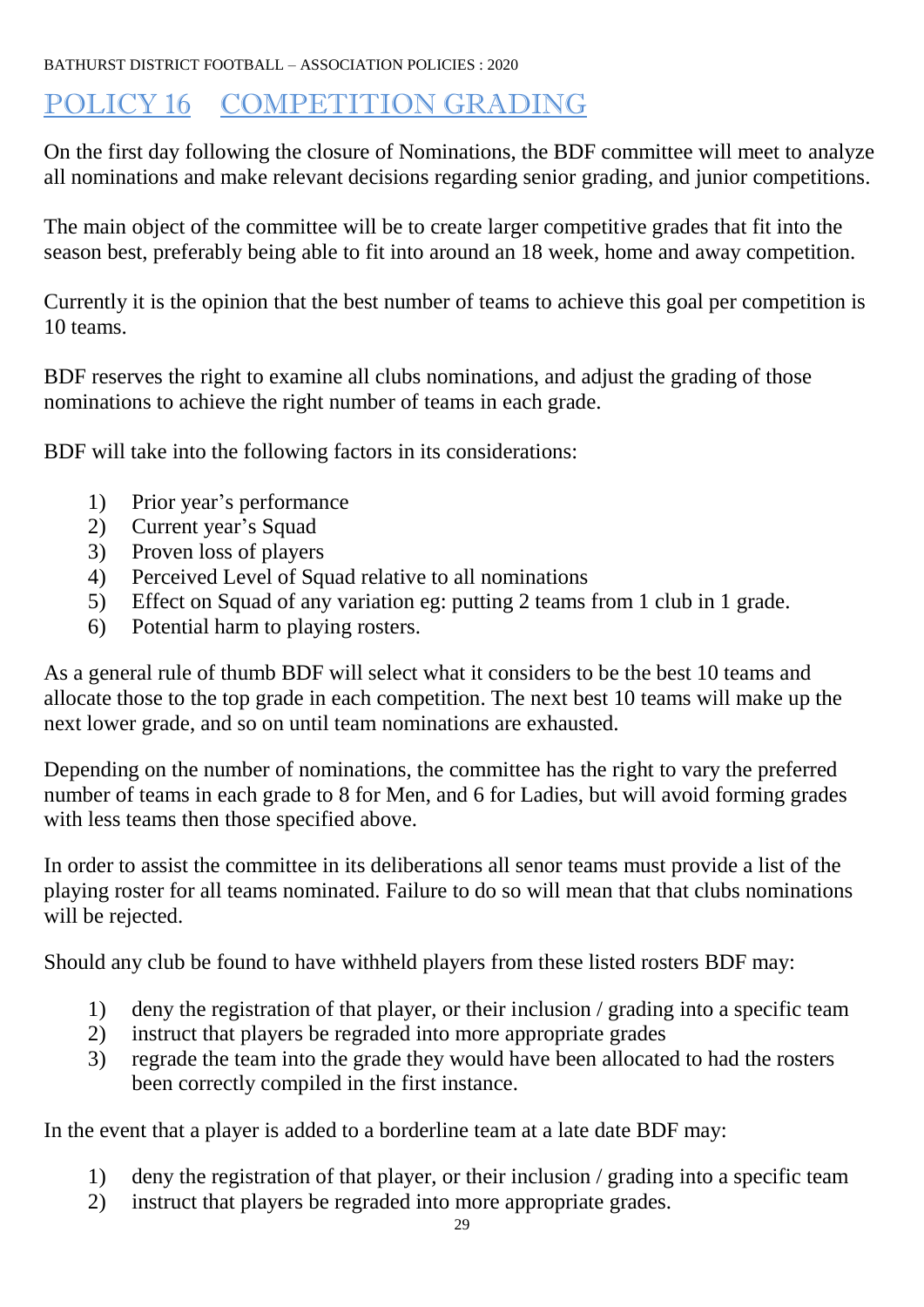### POLICY 17 BDF FACEBOOK PAGE

The purpose of the BDF Facebook page shall be:

- 1) To provide up to date information on Bathurst Football, its competitions and facilities.
- 2) To field and answer questions regarding the Association and it's competitions.
- 3) To promote Football in the area, and it's member clubs
- 4) Recognition of BDF Association sponsors and their promotion
- 5) Recognition of outstanding performances by Clubs, teams and or players within the Association, or past players.

The following activities are not within the scope of purpose of the page:

- 4) Advertising of Clubs and or their sponsors
- 5) Complaints or negative comments of any kind
- 6) Aggressive, insulting or otherwise offensive comment or content.
- 7) Specific Advertising for any club.

Breach of this policy will have the following penalties:

- 1) For Individuals not specifically associated with any club or team : Banned ie Blocked from the page indefinitely.
- 2) For Individuals who are registered Players, Coaches, Managers, Club Committee Members or registered Volunteers - Banned ie Blocked from the page indefinitely, and may be cited to appear before the committee under Clause 11 1).

Clubs wishing to have content put on the page must send it to the Association Secretary who will examine the content for suitability and post if acceptable.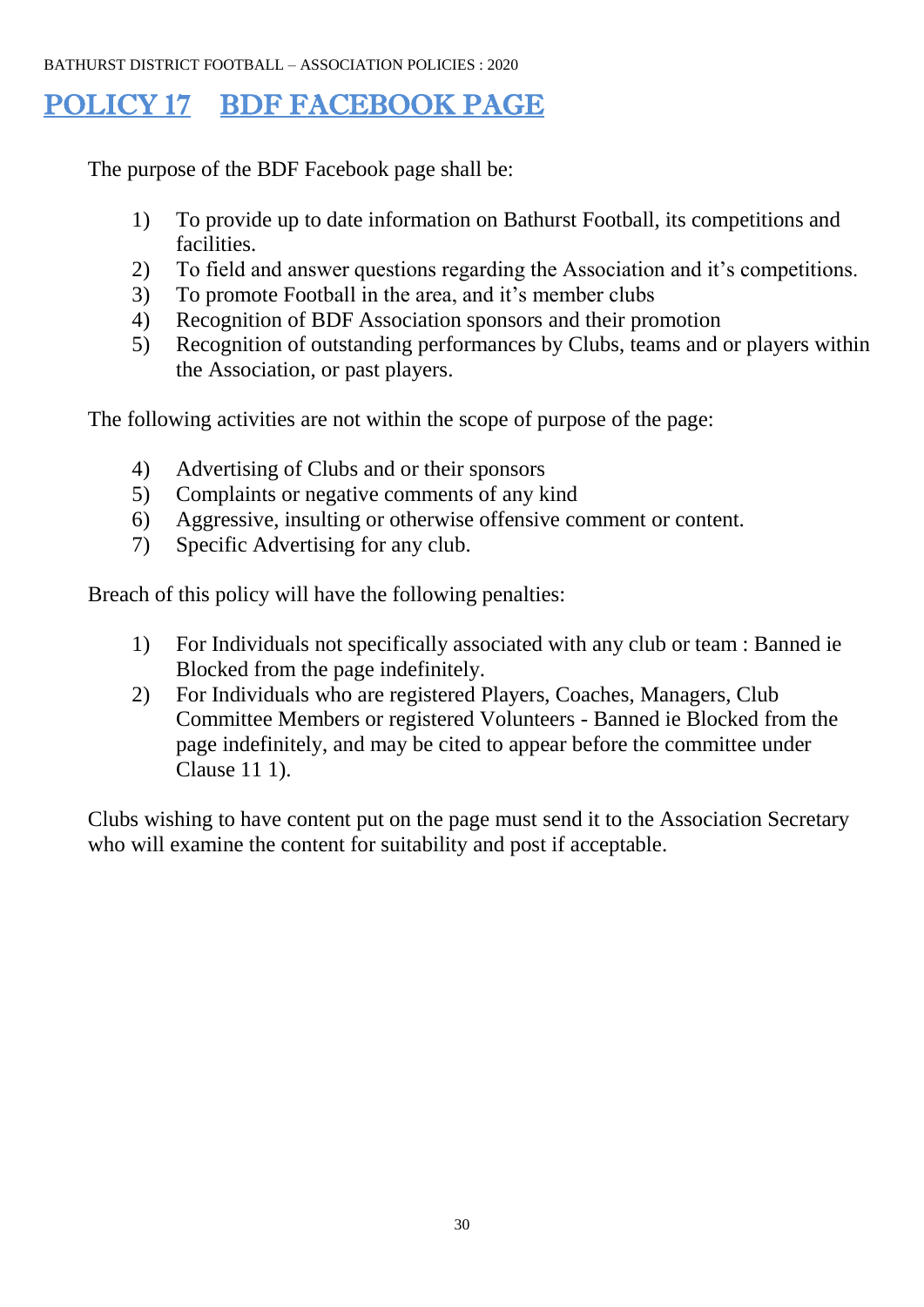### POLICY 18 CHAMPION OF CHAMPIONS

Each BDF may enter teams into the FNSW Champion of Champions (CoC) Competition, traditionally held mid September each year.

#### **1) NOMINATION**

- a) BDF will nominate teams, at its discretion, in the following age groups:
	- i) Boys Under 12s , 13s , 14s , 15s , 16s , 17s.
	- ii) Girls Under 12s , 14s , 16s
	- iii) As per rules of the Competition BDF may enter a composite representative team in age groups where it does not run a stand alone competition.
- b) BDF will not nominate teams in senior age groups due to the disruption this causes to Senior Finals held at the same time.

#### **2) QUALIFICATION**

- a) The team chosen to represent BDF in each grade will be the team leading each grade at the end of the normal draw (ie: before finals matches commence)
- b) This date may be brought forward 1 week in the event of a late end to BDF competitions, and the early occurance of Round 1 of the CoC competition.
- c) In the event that teams are tied on Points, Goal Average, and Goals For, a play-off game will occur on the Wednesday prior to the closing date with FNSW of "Team" Nominations
- d) Teams playing above their age group, eg: 14s in 15s, will be eligible to play CoC in their actual age group, provided the team is entirely made up of correctly aged players, and has not had any "Over age" players playing in that team during the year.
- e) Should a team wish to contest CoC, under Clause 18 2) d), they must play the team who would otherwise qualify to represent the age group under 18 2) a) in a play off game that will occur on the Wednesday prior to the closing date with FNSW of "Team" Nominations